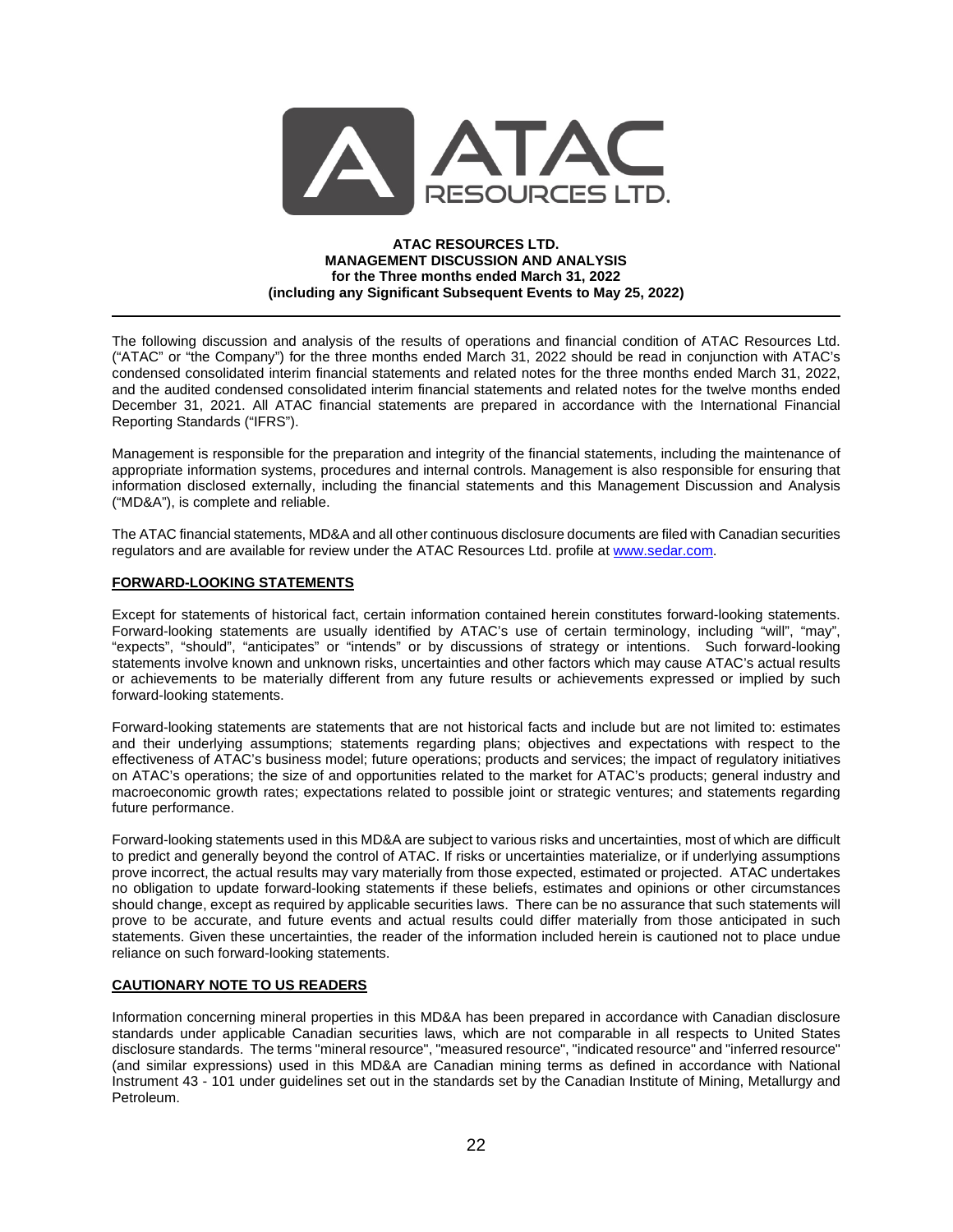While the terms "mineral resource", "measured resource", "indicated resource" and "inferred resource" are recognized and required by Canadian regulations, they are not defined terms under the standards of the U.S. Securities and Exchange Commission ("SEC"). As such, certain information contained or incorporated by reference in this MD&A concerning descriptions of mineralization and resources under Canadian standards is not comparable to similar information made public by U.S. companies subject to the reporting and disclosure requirements of the SEC.

An "inferred resource" has a great amount of uncertainty as to its existence and as to its economic and legal feasibility. It cannot be assumed that all or any part of an "inferred resource" will ever be upgraded to a higher category. Under Canadian regulations, estimates of inferred resources may not form the basis of feasibility or other economic studies.

Readers are cautioned not to assume that all or any part of measured, indicated or inferred resources will ever be converted into Mineral Reserves. Readers are also cautioned not to assume that all or any part of an "inferred resource" exists, or is economically or legally mineable.

This MD&A also contains information with respect to adjacent or similar exploration and evaluation assets in respect of which ATAC has no interest or rights to explore or mine. ATAC advises US readers that the mining guidelines of the US Securities and Exchange Commission (the "SEC") set forth in the SEC's Industry Guide 7 ("SEC Industry Guide 7") strictly prohibit information of this type in documents filed with the SEC. Readers are cautioned that ATAC has no interest in or right to acquire any interest in any such properties, and that mineral deposits on adjacent or similar properties, and any production therefore or economics with respect thereto, are not indicative of mineral deposits on ATAC's properties or the potential production from, or cost or economics of, any future mining of any of ATAC's exploration and evaluation assets.

All of ATAC's public disclosure filings, including its most recent management information circular, material change reports, press releases and other information, may be accessed vi[a www.sedar.com](http://www.sedar.com/) and readers are urged to review these materials, including the technical reports filed with respect to ATAC's exploration and evaluation assets.

# **DESCRIPTION OF BUSINESS**

ATAC is in the business of exploring for metals and minerals with a particular emphasis on gold and copper. It does not own interests in any producing mines. At present, management is concentrating most of its efforts on its mineral properties in Yukon Territory and British Columbia, Canada. See "Exploration Properties" for additional information.

The common shares of ATAC are listed for trading on the TSX Venture Exchange in Canada under the trading symbol "ATC" and on the OTCQB Venture Market in the United States under the trading symbol "ATADF".

## **OVERALL PERFORMANCE**

On March 11, 2020, the World Health Organization recognized the novel coronavirus ("COVID-19") as a global pandemic. ATAC continues to evaluate the impact of COVID-19, which could create significant uncertainty for ATAC and its operations. All work performed by ATAC on mineral projects was and will be carried out in accordance with applicable COVID-19 related travel restrictions and health advisories in place at the time of such work.

As of May 25, 2022, ATAC had no debt and had working capital in excess of its anticipated expenditures for all of 2022. Such expenditures include costs related to administrative overhead and future exploration programs. See "Risks and Uncertainties" for additional information. The focus of ATAC's human and financial resources are the various mineral properties located in Yukon Territory and British Columbia, Canada. See "Exploration Properties" for additional information.

# **CORPORATE HIGHLIGHTS FOR THE THREE MONTHS ENDED MARCH 31, 2022**

- On February 10, 2022, Bruce Kenway retired from ATAC's Board of Directors.
- On March 31, 2022, ATAC raised \$4.0 million in gross proceeds through the sale of flow-through units. See "Use of Proceeds" for additional information.

# **EXPLORATION HIGHLIGHTS FOR THE THREE MONTHS ENDED MARCH 31, 2022**

• On January 5, 2022, ATAC issued 20,000 common shares valued at \$2,000 pursuant to the Blackbear claims option agreement, part of the Connaught property.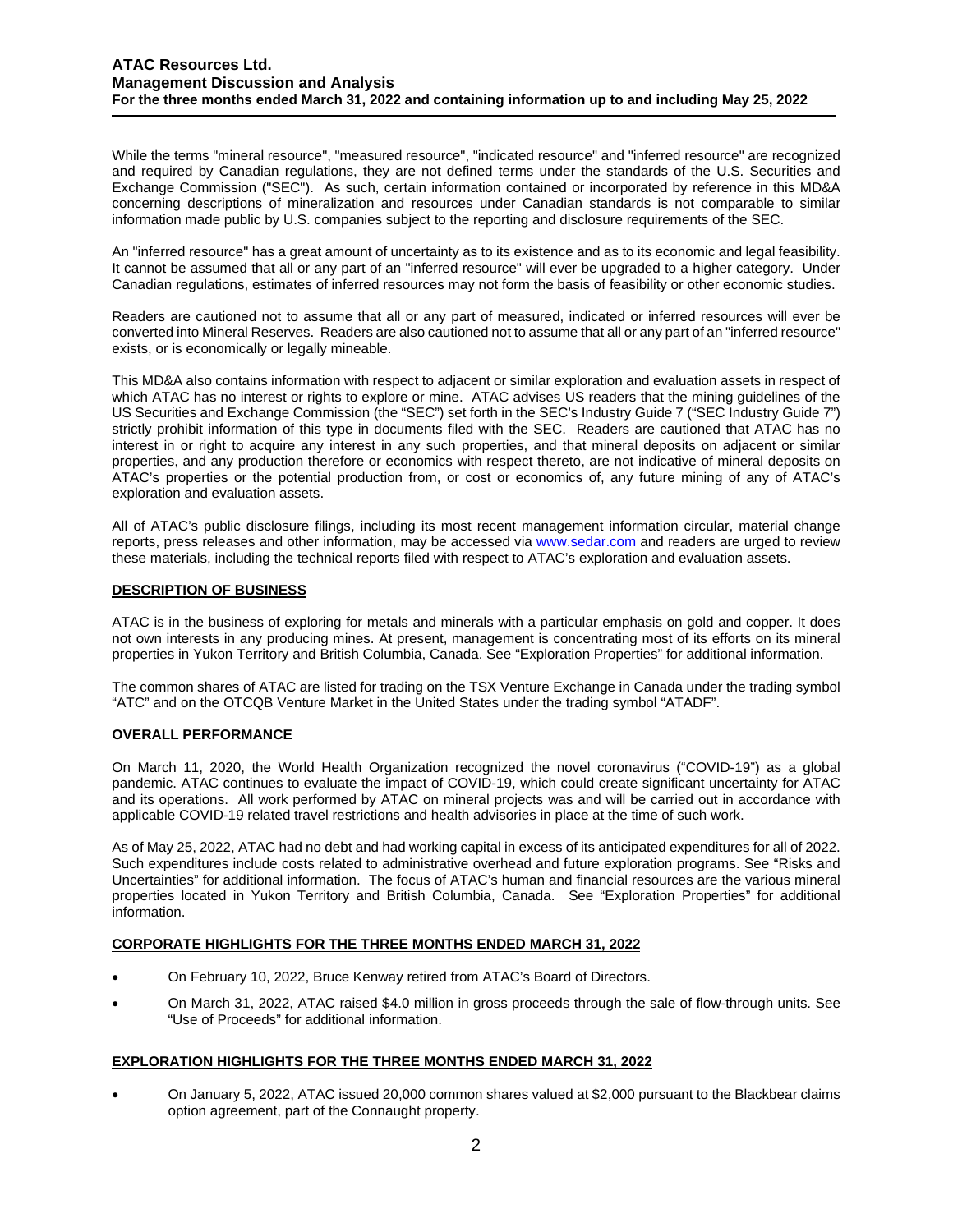- By agreement dated January 20, 2022, ATAC was granted an option to acquire a 100% interest in the Catch Property. See "Catch Property" for additional information.
- On January 31, 2022, ATAC announced that it had voluntarily relinquished mineral claims located within designated wilderness areas under the finalized Peel Watershed Land Use Plan.
- By agreement dated February 21, 2022, ATAC was granted an option to acquire a 70% interest in the PIL Property. See "PIL Property" for additional information.
- On February 18, 2022, ATAC terminated the East Goldfield property option. See "East Goldfield Property" for additional information.

# **SUBSEQUENT EVENTS**

- On April 26, 2022, ATAC announced additional gold and copper results at the Catch Property, and the staking of additional claims to expand the Catch Property. See "Catch Property" for additional information.
- On May 19, 2022, ATAC announced that exploration work had commenced for the 2022 work season at the Nadaleen project in Yukon. See "Nadaleen Property" for additional information.

# **EXPLORATION PROPERTIES**

The current focus of ATAC's exploration activities are several properties located in Yukon Territory, Canada, and the PIL property in British Columbia, Canada. Based on disappointing 2021 drill results, ATAC recently terminated an option on the East Goldfield property in Nevada, United States. ATAC remains committed to working in Nevada and is currently evaluating additional project opportunities.

## **A. Yukon Properties**

### **1. Connaught Property**

The 137.3 km<sup>2</sup> Connaught property is located in the Dawson Mining District in west-central Yukon. It lies immediately south of the Sixty Mile placer gold camp, approximately 65 km west of Dawson City. The majority of the property is 100%-owned by ATAC with two portions under option from private individuals (see "Connaught Property Options").

Historically, the property was explored for high-grade epithermal veins. A total of 26 distinct silver-lead-zincgold ± copper ± zinc epithermal veins over 13 km in combined strike length and 400 m in vertical extent have been identified to date. Between 1969 and 2003, a total of 2,444 m of diamond drilling in 40 holes was completed. Assay values ranged from background up to 4,050 g/t silver, 79.41% lead, 10.90 g/t gold, 1.98% copper and 7.24% zinc.

Based on copper-molybdenum ± gold porphyry potential, in 2020, ATAC optioned two adjacent properties and staked additional claims in order to consolidate land on the eastern portion of the property.

## **Connaught Geology and Mineralization**

The Connaught project lies within the northeast-trending 150 km long Sixtymile-Pika fault system which controlled Late Cretaceous magmatism, hydrothermal activity and associated porphyry, skarn and epithermal mineralization in Yukon and Alaska. The property is underlain by Carboniferous-to-Devonian gneiss, marble and metavolcanic rocks and Permian schists which are intruded by the Late Cretaceous Prospector Mountain Suite granodiorite, diorite and quartz monzonite.

The Prospector Mountain Suite rocks observed to date consist of multiple phases of intrusive stocks, dykes and breccias including: equigranular quartz monzonite, quartz monzonite porphyry, quartz latite and intrusion breccia. Copper mineralization observed to date includes disseminated and fracture coated malachite-tenorite ± azurite within a quartz monzonite porphyry, disseminated chalcopyrite-pyrite within an intrusion breccia and disseminated malachite-tenorite within a quartz latite dyke. At surface, the rocks containing copper mineralization are intensely weathered, are commonly stained orange, yellow and/or brown by iron oxides and clays and are friable to the touch and are interpreted as a copper depleted leached cap.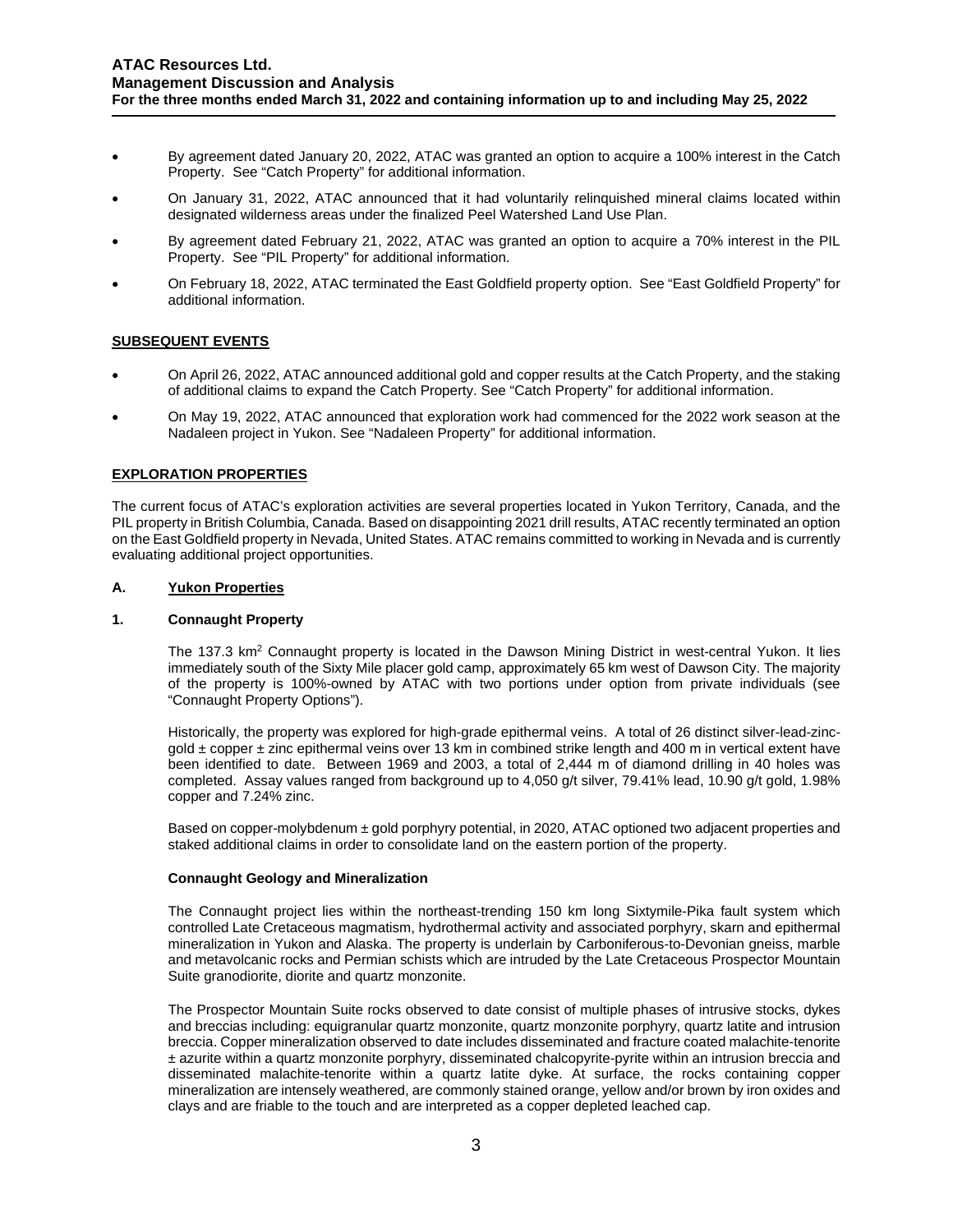The style of mineralization, lithologies and alteration observed to date are typical of copper-gold-molybdenum porphyry systems such as Western Copper and Gold's Casino project in Yukon and Kenorland Minerals' Tanacross project in Alaska.

## **2021 Exploration Program**

The 2021 exploration program included geophysical surveys, surface trenching, soil sampling and re-sampling of select historical drill core.

A total of 2,229 soil samples were collected across the property in 2021, primarily focused on claims optioned in 2020 and as infill work around known anomalies. Ten trenches, totaling 918 m in length, were dug by an excavator and sampled, with eight of ten trenches returning >325 ppm copper over 75 to 108 m. A total of 39 km of induced polarization ("IP") and 113 km of ground magnetic surveys were completed in July and August, with data showing geophysical anomalies coincident with copper-molybdenum-gold in-soil anomalies. The Prospector Mountain Suite intrusive rocks present as a regional elongate (13 x 2 km) magnetic high.

Based on the results of the 2021 work, four porphyry target areas have been identified for priority follow-up work in 2022. Geophysical data has identified over 20 priority drill targets throughout these target areas, which are being evaluated for drilling in 2022.

### **2022 Exploration Program**

Work in 2022 will include 5,000 m of reverse circulation ("RC") drilling to evaluate Target Areas A and C, identified during the 2021 exploration program. Additional mapping, prospecting and trenching will also be carried out to continue to advance other target areas on the property.

### **Target Areas**

Target Area A is a copper-molybdenum-in-soil anomaly that was previously identified through soil sampling and formed the basis of the 2021 trenching work. The anomaly was constrained by historical claim boundaries and was open-ended on the east side. Additional samples collected this year expanded the anomaly area by approximately 500 m to the east, to a total size of 1,500 x 600 m.

Geophysical surveys show that Target Area A is situated within a broad magnetic high surrounding a central magnetic low underlying the trenches, potentially indicative of a magnetite destructive zone – a porphyry alteration indicator. Moderate chargeability and low resistivity are observed immediately underneath the trenching area, indicative of sulphides at depth. An area of strong chargeability is observed about 900 m SW of the trenches, potentially indicative of a higher abundance of sulphides.

Target Area B is a 1,700 x 1,200 m copper±gold-in-soil anomaly located 2.5 km southeast of the 2021 trenching area. The target area shows moderate to strong copper-in-soil anomalism and elevated to strong gold-in-soil response on the east side of the anomaly with values up to 0.10 g/t gold-in-soil. The anomaly has sporadic molybdenum-in-soil anomalism, with more significant response on the northern edge of the target area.

Geophysical surveys at Target Area B revealed a coincident circular magnetic high feature surrounded by a magnetic low – a "donut"-shaped magnetic feature typical of many porphyry systems. The IP response shows a resistivity high in the middle of the anomaly potentially indicative of a potassic core surrounded by a chargeability high indicative of a pyrite shell in the sericitic alteration zone.

Target Area C is a 700 x 600 m copper- and molybdenum-in-soil anomaly located 5 km west of the 2021 trenching area. The core zone of coincident copper and molybdenum anomaly is located within a broader 2.7 x 1.3 km molybdenum soil anomaly with more sporadic copper anomalism.

Geophysical surveys at Target Area C show it is situated within a broad magnetic high and displays a magnetic low in the middle of the anomaly – possibly indicative of magnetite destruction. No IP work has been completed in this area to-date.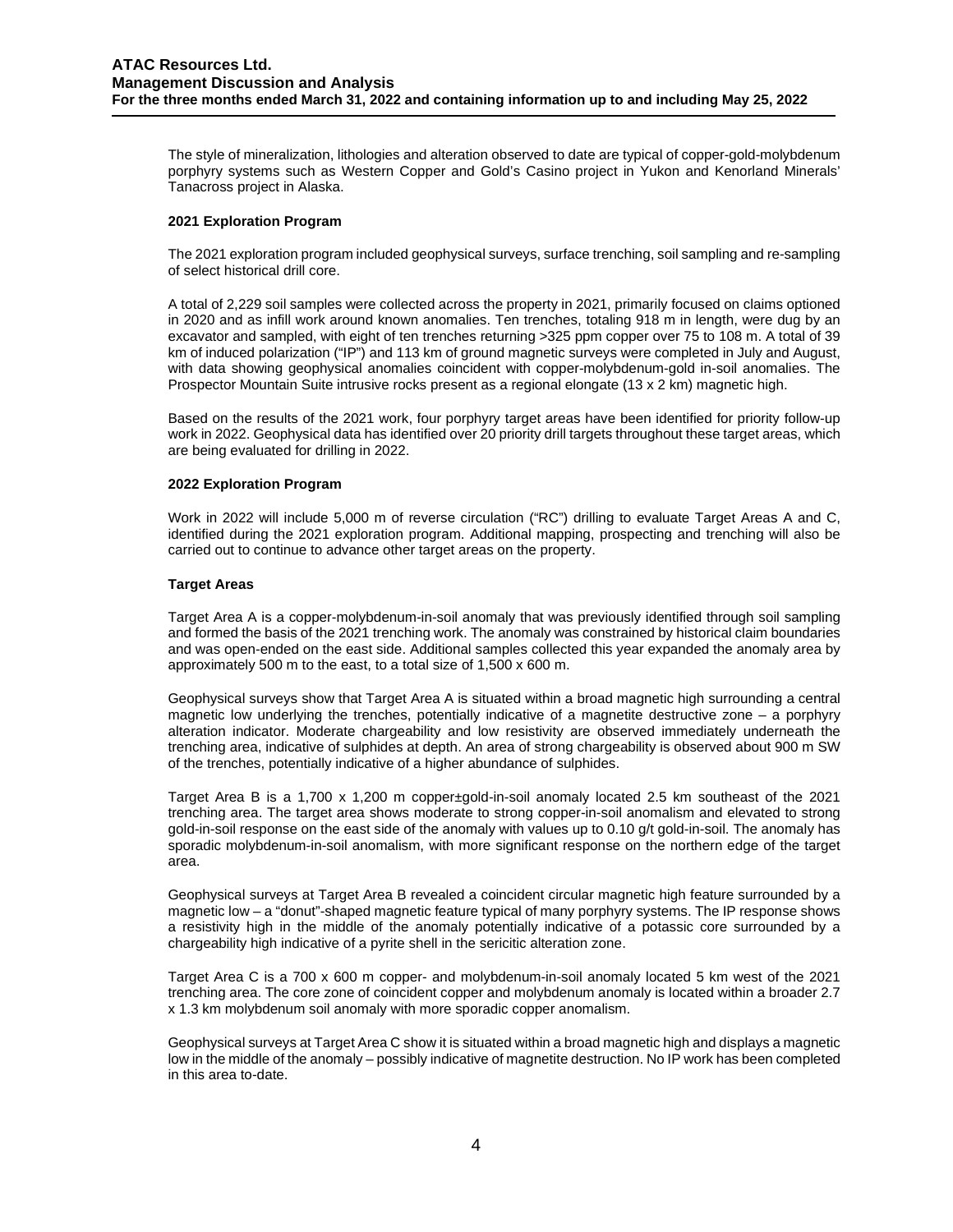Target Area D is an 800 x 400 m copper-, molybdenum-, silver- and lead-in-soil anomaly located 9 km west of the 2021 trenching area. The core zone of the coincident copper and molybdenum is located on the northern edge of a broader 1,300 x 1,000 m molybdenum-in-soil anomaly. This target area is located within a broad magnetic high. No IP work has been completed in this area to-date.

## **Connaught Property Options**

### *Blackbear Option Terms*

ATAC can acquire a 100% interest in the 13.2  $km^2$  Blackbear property from a private owner by making aggregate cash payments of \$100,000 and issuing an aggregate 200,000 shares on or before February 28, 2026. Following the exercise of the option, the property will remain subject to a 2% net smelter return royalty interest from conventional mining, and a 5% net smelter return royalty from small-scale high-grade mining. One half (1%) of the conventional royalty can be purchased by ATAC for \$500,000.

### *Mag Option Terms*

ATAC can acquire a 100% interest in the 2.1 km<sup>2</sup> Mag property from a private owner by making aggregate cash payments of \$70,000 and issuing an aggregate 120,000 shares on or before December 31, 2022. Following the exercise of the option, the property will remain subject to a 1% net smelter return royalty interest from conventional mining, and a 10% net smelter return royalty from small-scale high-grade mining. The conventional royalty can be purchased by ATAC for \$250,000.

## **2. Rosy Property**

The 100%-owned 61 km<sup>2</sup> Rosy property is located 77 km east of Whitehorse and surrounds the Red Mountain Molybdenum deposit. The property covers a large system of gold-silver epithermal veins. Historic work programs from 2008 to 2017 included geophysics, geochemistry, and limited drilling. This work identified two main areas of vein mineralization and a number of gold-in-soil anomalies.

Work in 2021 consisted of prospecting, mapping, and geochemical sampling to build a more comprehensive understanding of gold-silver potential at the property.

## **3. Rackla Gold Property**

ATAC's 100%-owned, 1,700 km2 Rackla Gold property is located in the Mayo Mining District of central Yukon. The approximate centre of the project area is 100 km northeast of Keno City.

The Rackla Gold property lies within a zone of regional-scale thrust faults, which imbricate basinal sediments and platform carbonate rocks. The thrust panel that contains the Rackla Gold property approximately straddles the boundary between the Selwyn Basin and the Mackenzie Platform and contains units belonging to both tectonic elements. ATAC has carried out comprehensive geochemical sampling and prospecting programs over most of the property to evaluate areas of future exploration focus.

From east to west, the Rackla Gold property has been divided into two separate project areas:

- (i) the Nadaleen project, which hosts the Osiris gold deposit and numerous other Carlin-type gold exploration targets; and;
- (iii) the Rau project, which hosts the Tiger gold deposit, intrusive-related precious and base metals exploration targets and orogenic gold and precious metal targets.

Each of the two projects is discussed below.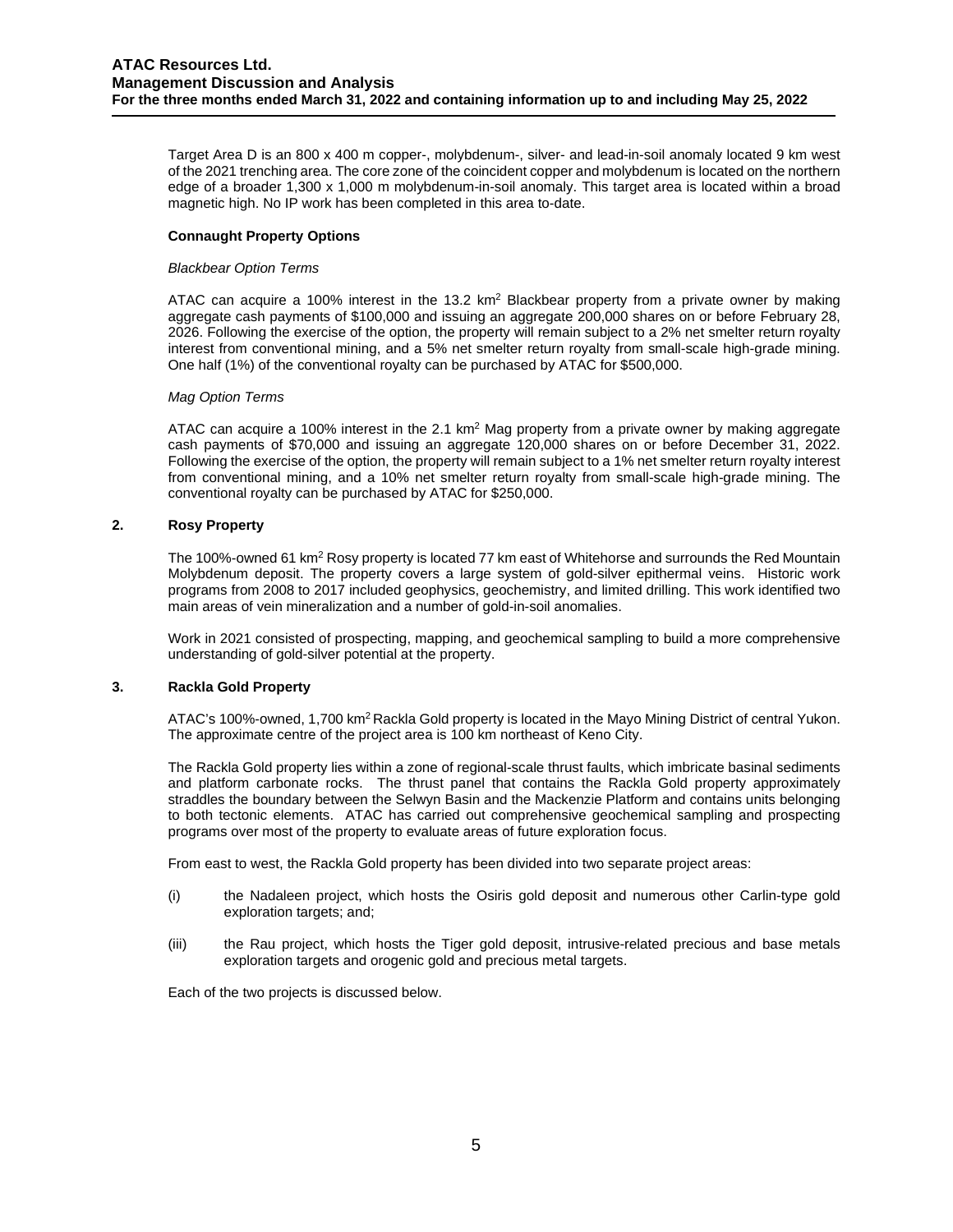## **(a) Nadaleen Project**

The Nadaleen project is located at the eastern end of the Rackla Gold property. Gold mineralization in the Nadaleen project area was first discovered in July of 2010. Since 2010, 20 Carlin-type gold occurrences have been discovered over a 25 km long trend, including the Osiris gold deposit. There are two distinct clusters of occurrences within the broader mineralization trend: the Osiris cluster, which hosts the Osiris gold deposit; and the Anubis cluster, which hosts earlier stage Carlin-type occurrences. All zones remain open in multiple directions.

On June 18, 2018, ATAC announced the highlights of a maiden Inferred Mineral Resource (the "2018 Resource") for the Osiris gold deposit. On July 11, 2018, a National Instrument 43-101 compliant technical report supporting the 2018 Resource was filed by ATAC with Canadian securities regulators. A full copy of the 2018 report can be viewed under the ATAC profile on SEDAR [\(www.sedar.com\)](http://www.sedar.com/). Subsequently, 7,780 m of diamond drilling in 20 holes was completed at the Osiris deposit.

A summary of the Osiris inferred mineral resources are provided below:

|  |  | Osiris Project - Total Inferred Mineral Resource Estimate Summary <sup>1,2</sup> |  |  |  |  |
|--|--|----------------------------------------------------------------------------------|--|--|--|--|
|--|--|----------------------------------------------------------------------------------|--|--|--|--|

|                         | <b>Gold Cut-Off</b> | <b>Tonnes</b> | Grade (Au g/t) | Gold (oz) |
|-------------------------|---------------------|---------------|----------------|-----------|
| Pit-Constrained         | 1.30 $q/t$          | 8.045.000     | 4.08           | 1.055.000 |
| Underaround-Constrained | $2.60$ a/t          | 4.335.000     | 4.52           | 630,000   |
| <b>TOTAL</b>            |                     | 12.380.000    | 4.23           | 1,685,000 |

*<sup>1</sup> CIM definition standards were used for the Mineral Resource. The Qualified Person is Steven Ristorcelli, C.P.G.* 

<sup>2</sup> Numbers may not add due to rounding. Mineral resources that are not mineral reserves do not have demonstrated *economic viability.* 

The Anubis cluster contains thirteen Carlin-type gold prospects located 10 km west of the Osiris gold deposit. Diamond drilling has identified gold mineralization associated with the Anubis fault over a 2.5 km strike length and 540 m down dip. Between 2012 and 2018, a total of 15,018 m of diamond drilling in 49 holes was completed at the Orion project. The Anubis Fault remains open along strike and at depth. Highlight diamond drill results across the Anubis Fault are presented in the table below:

| <b>Short Fojcet Highlight Diamond Drill Results</b> |                                 |        |                  |               |  |  |  |  |  |
|-----------------------------------------------------|---------------------------------|--------|------------------|---------------|--|--|--|--|--|
| <b>Drill Hole</b>                                   | <b>From</b><br>Тο<br>(m)<br>(m) |        | Interval*<br>(m) | Gold<br>(g/t) |  |  |  |  |  |
| AN-12-001                                           | 63.09                           | 71.60  | 8.51             | 19.85         |  |  |  |  |  |
| AN-12-003*                                          | 69.19                           | 85.95  | 16.76            | 9.08          |  |  |  |  |  |
| AN-16-010*                                          | 18.00                           | 79.29  | 61.29            | 2.75          |  |  |  |  |  |
| BDO-18-008                                          | 509.84                          | 514.50 | 4.66             | 6.95          |  |  |  |  |  |
| BDO-18-017*                                         | 361.80                          | 369.41 | 7.61             | 10.48         |  |  |  |  |  |
| BDO-18-018                                          | 166.73                          | 177.46 | 10.73            | 7.20          |  |  |  |  |  |
| BDO-18-019                                          | 135.94                          | 138.72 | 2.78             | 9.49          |  |  |  |  |  |

### **Orion Project Highlight Diamond Drill Results**

*\* True widths for diamond drill results are estimated to be 20 – 50% of intersected widths.*

### *2022 Exploration Program*

Work in 2022 will consist of 2,000 m of diamond drilling focused on expanding the known gold resources at the Osiris deposit. All zones comprising the Osiris deposit remain open to expansion. Numerous high-grade intervals at the margins of and outside the current resource have yet to see follow-up drilling. Five holes are planned, including step-outs on 2018 drill holes OS-18-273 (26.70 m of 12.95 g/t gold) and OS-18-275 (8.63 m of 11.72 g/t gold).

Work is currently underway to update the Osiris Mineral Resource to include approximately 7,800 m of drilling, additional geological modelling, and other technical work completed since the resource estimate was released in June 2018.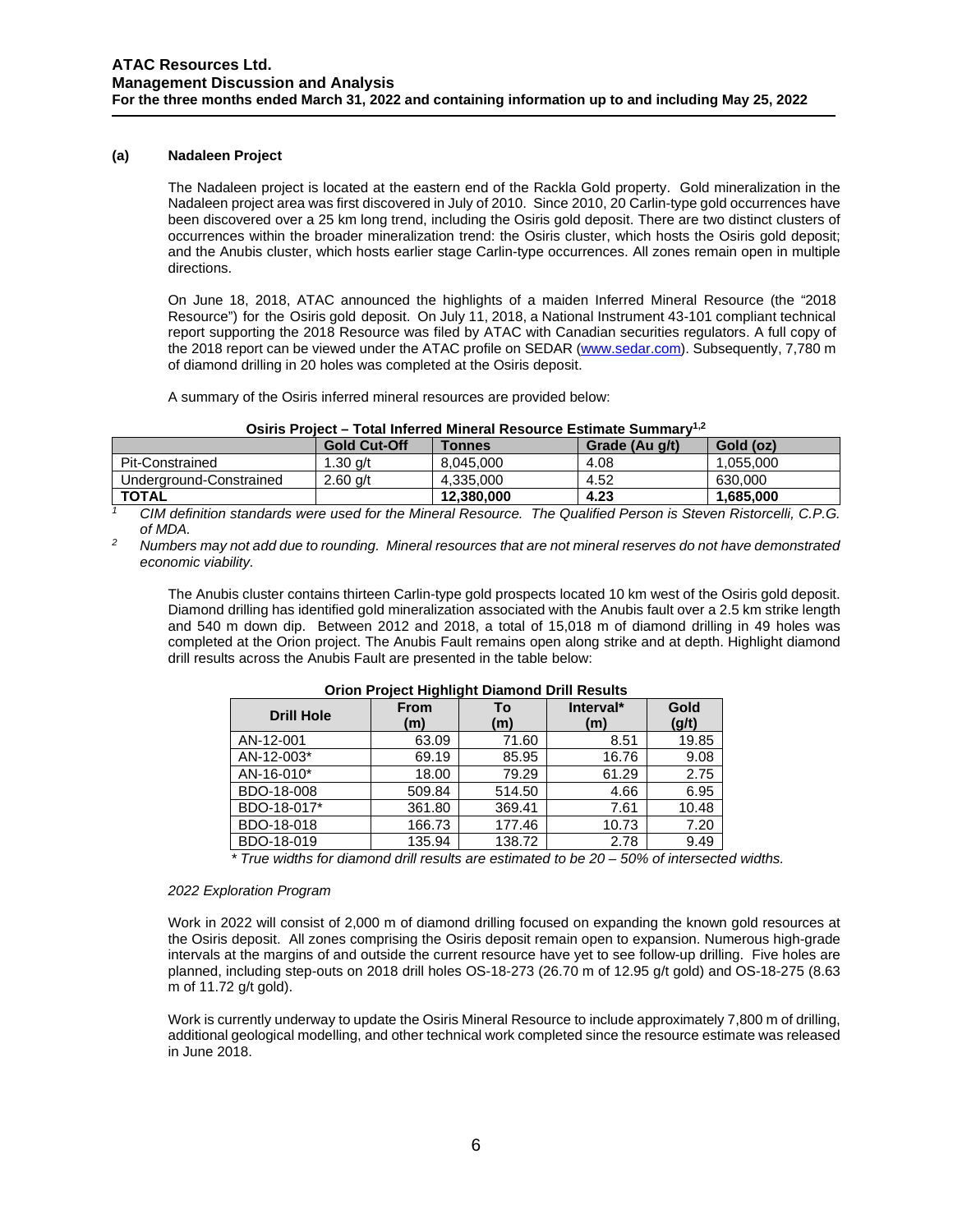## **(b) Rau Project**

The [Rau project](http://www.atacresources.com/projects/rackla/rau-trend) lies at the western end of the Rackla Gold property and hosts the Tiger Deposit, the Ocelot silver-lead-zinc discovery, and numerous other gold and base metal targets.

Mineralization at the Rau project occurs within a highly prospective geological setting, situated between the regional scale Dawson and Kathleen Lakes Fault Zones. Mineralization styles within the Rau project are diverse and likely related to a broad hydrothermal mineralizing system associated with the Rackla Pluton, located 3 km southeast of the Tiger deposit.

ATAC will be deferring additional work at the Rau project while the Beaver River sub-regional Land Use Plan is being drafted – currently scheduled for completion in March 2023.

### (i) Tiger Deposit

The Tiger Deposit is located approximately 55 km northeast of Keno City, Yukon. Current access is by air via a 2,500-foot airstrip located 8 km from the deposit. The Tiger Deposit is a thick north-westerly trending body of carbonate-replacement style gold mineralization hosted by a moderately northeast dipping karsted limestone horizon.

On February 27, 2020, ATAC announced the highlights of an updated Mineral Resource and Preliminary Economic Assessment (the "2020 PEA") for the Tiger Deposit. On April 9, 2020, a National Instrument 43- 101 compliant technical report supporting the 2020 PEA was filed by ATAC with Canadian securities regulators. A full copy of the 2020 report can be viewed under the ATAC profile on SEDAR [\(www.sedar.com\)](http://www.sedar.com/). The 2020 PEA outlined Measured and Indicated Mineral Resources of 464,000 ounces of gold at 3.19 g/t gold (in 4.5 Mt). Economic results from the 2020 PEA included a pre-tax NPV (5%) of \$118.2 million and an IRR of 54.5%.

On November 27, 2020, ATAC was notified by the Yukon Government that it had rejected ATAC's permit application to construct a proposed tote road to the Tiger Deposit to support advanced exploration and feasibility work.

ATAC does not agree with many of the aspects of the decision and is continuing dialogue with Yukon Government and local First Nations to identify concerns determine the best path forward.

### (ii) Bobcat Target

The Bobcat target is located 4.5 km southeast of the Tiger deposit. The target hosts narrow high-grade goldcopper distal skarn vein mineralization and is 1.5 km southeast of the Rackla Pluton.

Hand pitting has identified numerous high-grade gold and copper grab samples along a 280 m strike length; including 41.90 g/t gold with 10.55% copper. Highlight diamond drilling results returned 17.75 g/t gold over 0.51 m in RPP-19-002 and 1.53 g/t gold over 6.28 m incl. 173 g/t gold and >10.00% copper over 0.05 m in RPP-19-003.

Numerous geophysical and geochemical targets remain untested in the Bobcat target area.

### (iii) Spotlight Target

The Spotlight skarn target, located 6.5 km north of Bobcat, hosts a 2.2 km long gold and silver soil anomaly. Limited prospecting has returned grab samples grading up to 7,080 g/t silver and 3.27 g/t gold. Mineralization occurs in limonite bearing quartz veins and brecciated quartz-siderite material. The target has not been drilled.

Abundant tremolite development, in addition to significant hornfels and marble alteration observed in the rocks around Spotlight, indicate high fluid flow, likely from a nearby intrusive system. These observations are supported by the development of gold-copper-tungsten skarn mineralization at the historic Blue Lite occurrence located 1 km to the south of Spotlight.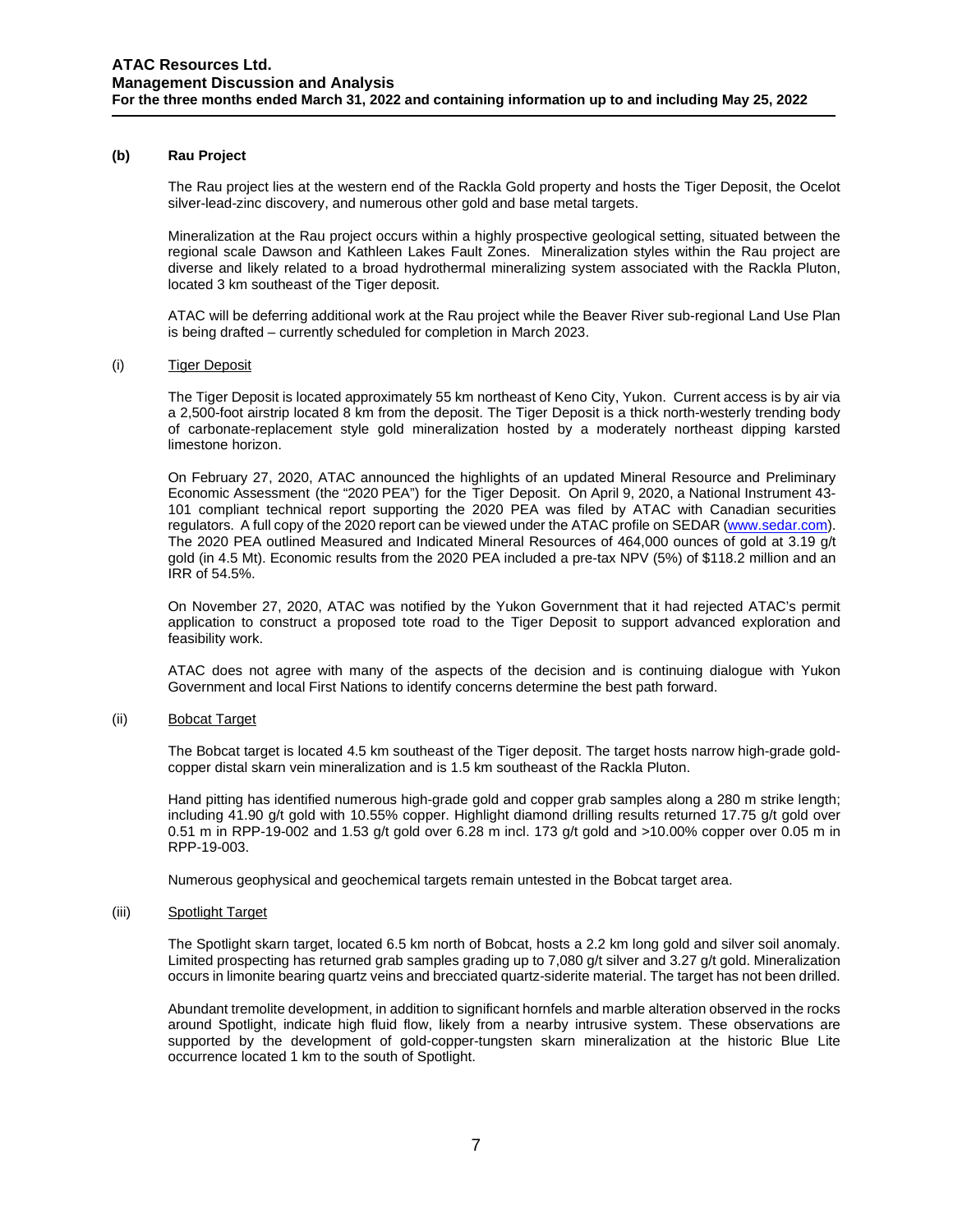### (iv) Ocelot Zone

The Ocelot silver-lead-zinc target is located 15 km northwest of the Tiger deposit, and has seen a total of 4,918 m of drilling in 24 holes during 2010 and 2011. Mineralization consists of medium to coarse grained pyrite and varying concentrations of low iron sphalerite and medium to coarse grained galena.

Drilling to date has identified mineralization over a 230 m strike length and to a depth of 150 m, with a highlight result of 37.91 m of 188.07 g/t silver, 8.69% lead and 6.06% zinc in OS-11-11. Mineralization remains open downdip and possibly along strike to the northeast.

### (v) Airstrip Target

The Airstrip target, located 5 km southeast of the Tiger deposit, hosts an approximately 11.5 km<sup>2</sup> gold-in-soil anomaly with values ranging from detection limit up to 2,360 ppb gold. The target area is underlain by phyllite with lesser amounts of quartzite, and mafic to intermediate volcanic and volcaniclastic rocks of the Devonian-Mississippian Earn Group.

Gold mineralization encountered to date occurs within broad zones of highly deformed quartz-carbonate  $\pm$ sericite veins and is disseminated within the phyllite host rock. The veins contain variable amounts of pyrite and arsenopyrite with trace pyrrhotite and are typically oxidized near surface.

In 2020, a total of 1,876 m in 6 diamond drill holes and 1,565 m in 25 RAB drill holes were completed. Highlight diamond drilling results returned 0.51 g/t gold over 46.32 m and 0.24 g/t gold over 101.13 m in AS-20-005.

## (vi) Val Target

The Val target is a historical high-grade carbonate replacement silver-lead-zinc-copper-plus-or-minus-gold occurrence in the Rackla Gold project area. The target was drilled by multiple operators in the 1970s and 1980s but has received very limited recent work. Historical drilling highlights include 20.12 m of 703 g/t silver, 15.3% lead and 22.1% zinc in hole 79-16 at the Big Red zone.

Mineralization at Val typically occurs as intermittent galena-tetrahedrite veins, with very high silver grades. Historical work focused on these high-grade lenses but does not seem to have considered bulk tonnage potential. Previous work also neglected the gold and copper potential, with limited analysis for these elements.

In 2020, ATAC conducted a broadly spaced rock sampling program across a 150 m by 100 m vegetation anomaly at the Big Red zone. Twenty-seven rock samples were collected and averaged 201 g/t silver, 1.85% lead and 3.43% zinc, strongly supporting the bulk tonnage hypothesis applied to the target.

### **4. Catch Property**

The Catch property is located in an underexplored part of south-central Yukon, 56 km south-east of Carmacks. It is accessible by float plane. Preliminary sampling on the property has returned very encouraging results indicative of the potential for significant copper-gold porphyry mineralization. The property is located 20 km from an all-season highway and powerline, within the traditional territory of the Little Salmon Carmacks First Nation.

Prospecting and trench grab sampling conducted by the property vendor yielded 3 samples returning over 0.5% copper or 1.0 g/t gold, with results including 52.4 g/t gold with 0.12% copper and 41.7 g/t silver, 4.4 g/t gold with 0.88% copper, 1.3 g/t gold with 1.39% copper, and 1.9 g/t gold with 228 ppm molybdenum.

Seven hand trenches, totaling 40 m, dug by the property vendor in 2021 over a 400 x 250 m area and 140 m vertical extent averaged 0.27% copper and 0.41 g/t gold. The property also exhibits extensive copper and gold soil geochemistry anomalism, including 800 x 400 m of  $>400$  ppm copper and  $>0.1$  g/t gold in soil, with numerous other anomalies identified for follow up in 2022.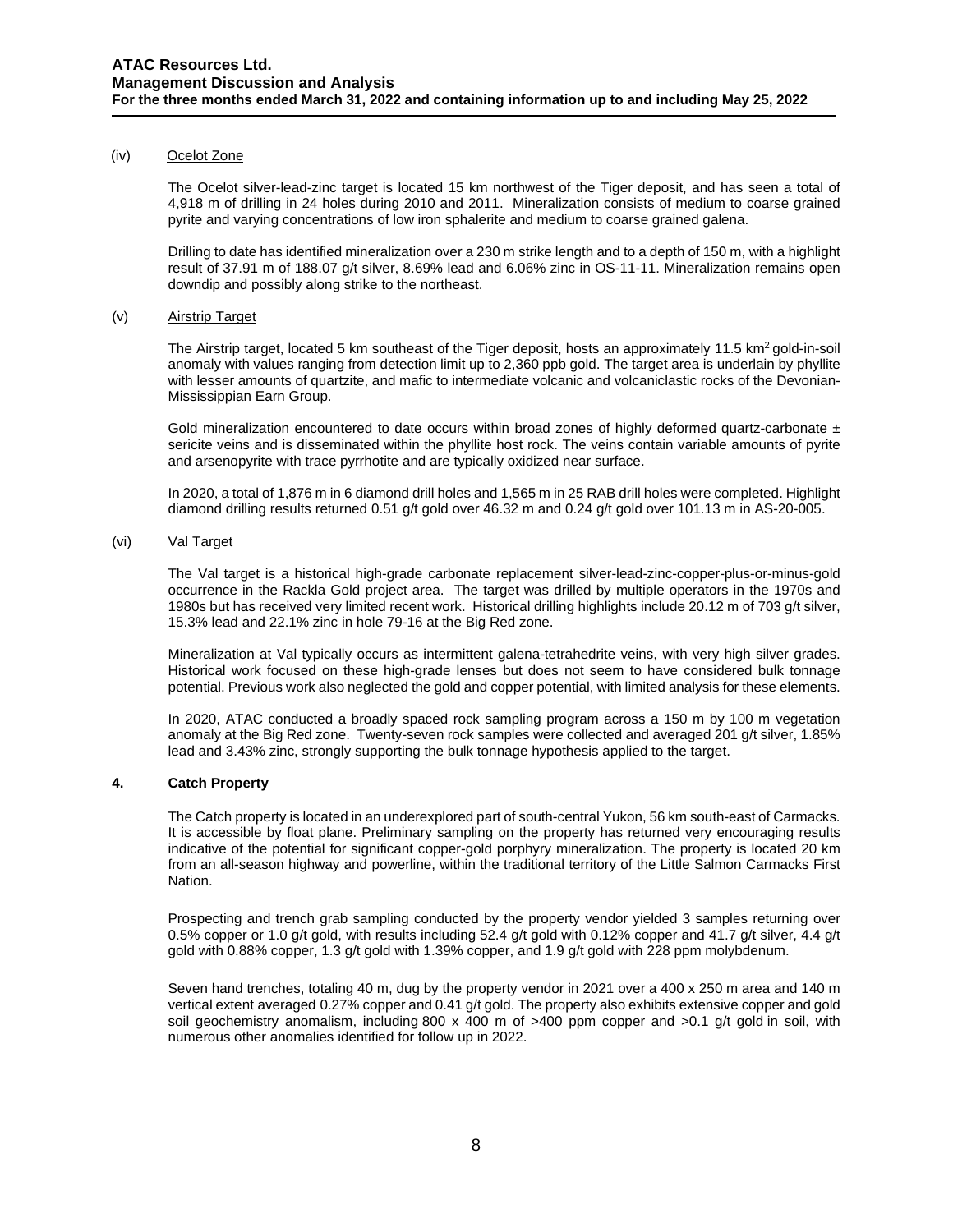### **Property Geology and Mineralization**

The Catch property lies within the Quesnel Terrane and is juxtaposed against the Stikine Terrane by the 1,000+ km long, deep seated, crustal scale strike-slip Teslin-Thibert fault approximately 3 km west of the property boundary. The Quesnel and Stikine Terranes are characterized by similar Late Triassic to early Jurassic volcanic-plutonic arc complexes that are well-endowed with copper-gold-molybdenum porphyry deposits (i.e., Mt. Milligan, KSM, Red Chris, Mt. Polley, Highland Valley Copper).

The property is underlain by augite phyric basalt of the Semenof Formation, centered on a 7 x 3 km regional magnetic high. Bedrock exhibits strong propylitic alteration and intense localized oxidation, brecciation and malachite staining.

The geology, alteration and mineralization observed throughout the property are all indicative of a nearby copper-gold±molybdenum bearing porphyry system.

### **2022 Exploration Program**

Work in 2022 will consist of a prospecting, mapping and geochemical sampling campaign. Geophysical surveys will also be completed, including a broad ground magnetics survey and 20 line-km of IP. This area has seen very minimal historical exploration, and there is significant potential to make additional discoveries. The field crew will mobilize to the property in mid-June.

### **Option Terms**

Under an agreement dated January 20, 2022, ATAC was granted an option to acquire a 100% interest in the property by making aggregate cash payments of \$325,000, issuing an aggregate 2,000,000 shares (to a maximum cash-equivalent value of \$380,000), and incurring aggregate exploration expenditures of \$3,600,000 on or before December 31, 2026. Following the exercise of the option, the property will remain subject to a 2% net smelter return royalty, of which one half (1%) can be purchased by ATAC for \$1,000,000. A milestone payment of \$1 per ounce of gold (or gold equivalent) will also be due to the property vendor upon identification of a measured or indicated mineral resource on the property equal to or greater than 1,000,000 ounces of gold (or gold equivalent).

## **5. Idaho Creek Property**

The 13.9 km<sup>2</sup> Idaho Creek property is located 150 km south of Dawson City and 14 km east of the Casino Cu-Mo-Au porphyry project. By agreement dated August 19, 2020, ATAC granted Makara Mining Corp. ("Makara") an option to acquire a 100% interest in the property, which is adjacent to Makara's Rude Creek gold project. Makara can exercise the option by; (i) making aggregate cash payments of \$150,000; (ii) issuing ATAC an aggregate of 750,000 shares; and (iii) completing \$2,000,000 in work expenditures by December 1, 2024.

A one-time milestone payment of \$1.00 per ounce gold (or gold equivalent) will be paid to ATAC if a mineral resource is identified on the property. ATAC will also retain a 2% net smelter return on the property, one half of which can be purchased by Makara for \$1,000,000.

## **B. PIL Property (British Columbia)**

The road accessible PIL property is located in the prolific Toodoggone porphyry and epithermal district of northern British Columbia. The property is 25 km northwest of the past producing Kemess Mine, 15 km east of Benchmark Metals' Lawyers Project and is immediately adjacent to both TDG Gold Corp.'s Shasta Project and AMARC Resources' Joy Project, which is being explored in partnership with Freeport-McMoRan.

Historical exploration at the PIL property has identified multiple compelling porphyry and epithermal targets that have seen limited exploration over the last decade and much of the property has seen minimal work. The property is located within the traditional territories of the Kwadacha, Tsay Keh Dene, Takla and Tahltan First Nations, and ATAC looks forward to building strong and respectful relationships with all local First Nations communities.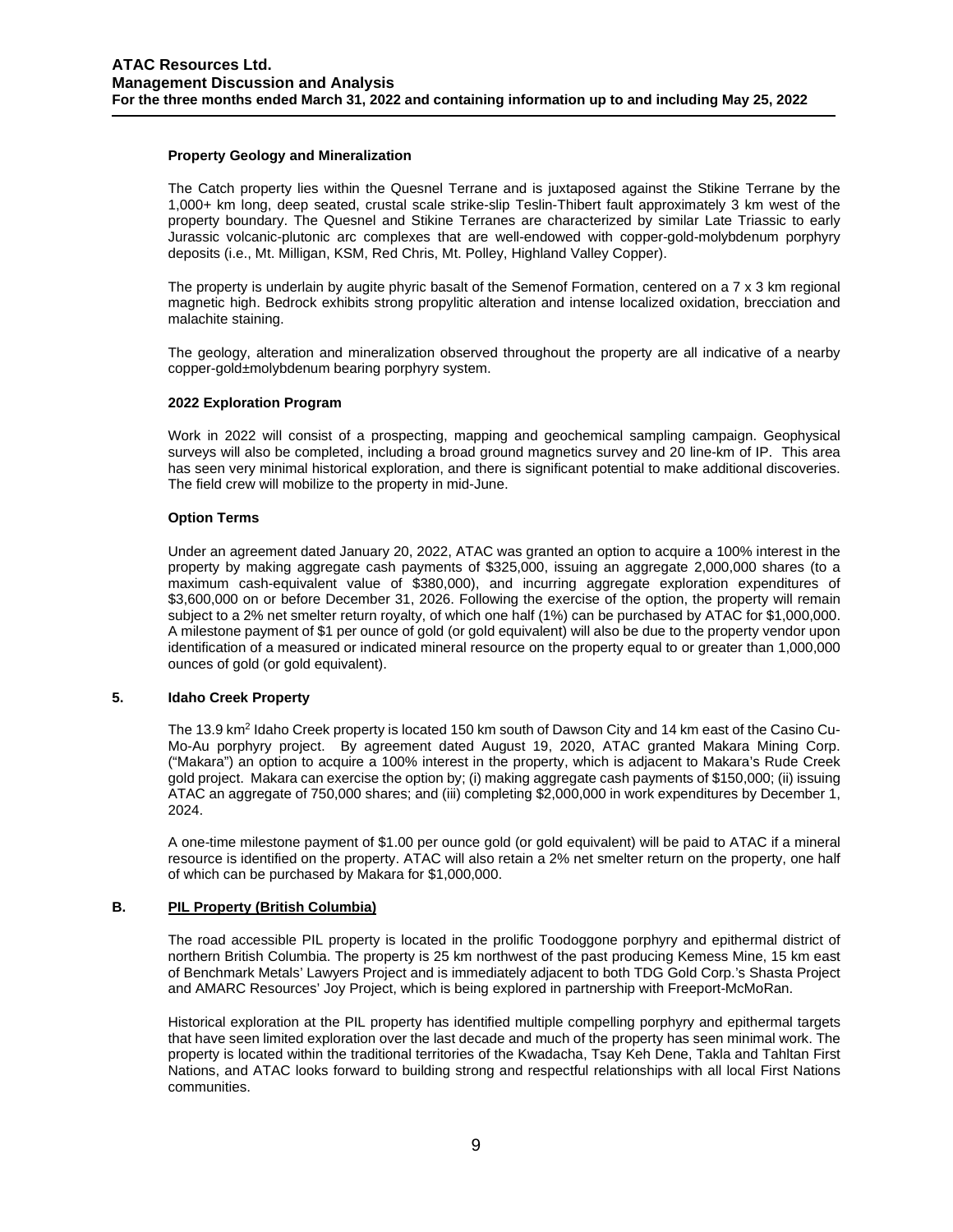Work in recent years by the previous operators has identified numerous zones of interest, including a 1300 x 750 m copper-gold-molybdenum soil anomaly at the Copper Ridge Zone which has not been drill tested. Composite talus sampling in 2015 at the Copper Cliff discovery returned 25 m of 1.04% copper and has also not been evaluated by drilling. Historical grab sampling at the Atlas East target returned 489.71 g/t gold with 6,514 g/t silver from a brecciated bedrock source and 72.47 g/t gold with 2,187 g/t silver from quartz vein float material.

## **Property Geology and Mineralization**

The PIL property is located in the Stikine Terrane and is juxtaposed against the Quesnel Terrane by the 1,000+ km long, deep seated, crustal scale strike-slip Teslin-Thibert fault approximately 8 km northeast of the property boundary. The Stikine and Quesnel Terranes are characterized by similar Late Triassic to Early Jurassic volcanic-plutonic arc complexes that host numerous copper-gold-molybdenum porphyry mines, deposits and prospects including Red Chris (Newcrest Mining), Galore Creek (Teck/Newmont), Kemess (Centerra Gold), and Mount Milligan (Centerra Gold). Numerous epithermal gold-silver projects are also found in the region, including Bruce Jack (Pretium), Ranch (Thesis Gold) and Lawyers (Benchmark Metals).

The property is in the heart of the 90 x 20 km, NW trending Toodoggone district in northern British Columbia in the eastern part of the Stikine Terrane. The district is underlain by volcanic and sedimentary rocks of the Early to Middle Jurassic Hazelton Group and coeval intrusive complex of the Early Jurassic Black Lake Plutonic Suite. There is a prominent northwest-trending regional structural fabric with several steeply dipping normal faults and a few strike-slip and thrust faults have disrupted strata in the Toodoggone.

The Toodoggone district contains several mineralization types including epithermal gold-silver, porphyry copper-gold-molybdenum and skarn.

Historical work on the PIL property has identified multiple porphyry and epithermal targets. Priority areas include the recently identified Copper Ridge zone, which hosts a 1,300 x 750 m co-incident copper-goldmolybdenum soil anomaly with porphyry alteration indicators; the Copper Cliff discovery, where composite talus sampling in 2015 returned 25 m of 1.04% copper; and the Atlas target, where a grab sample in 2006 returned 489.71 g/t gold with 6,514 g/t silver from a brecciated bedrock source.

## **2022 Exploration Program**

Work in 2022 will advance these targets and evaluate other areas of the property, much of which has seen little historical work. The phase 1 program will commence in June, with a 20 line-km IP survey focused on the Copper Ridge zone. Prospecting, mapping and alteration characterization will be conducted at priority targets, and regional-scale geochemical sampling will occur across underexplored portions of the property. Pending permitting and results of the phase 1 program, a phase 2 drill program at the Copper Ridge zone may be undertaken in the fall.

## **Option Terms**

By agreement dated February 21, 2022, Finlay Minerals Ltd. ("Finlay") granted ATAC an option to acquire a 70% interest in the PIL property. To exercise the option, ATAC is required to make aggregate cash payments of \$650,000, issue an aggregate value of \$1,250,000 in ATAC shares and/or cash and incur an aggregate \$12,000,000 in exploration expenditures on or before December 31, 2026. Following the exercise of the option, ATAC and Finlay will hold interests in the property of 70% and 30%, respectively, and will form a joint venture to further develop the property.

The property is subject to an underlying 3% net smelter return royalty held by Electrum Resource Corp., onehalf of which (1.5%) can be purchased for \$2,000,000. This buyback right currently held by Finlay will be transferred to the joint venture following exercise of the option by ATAC.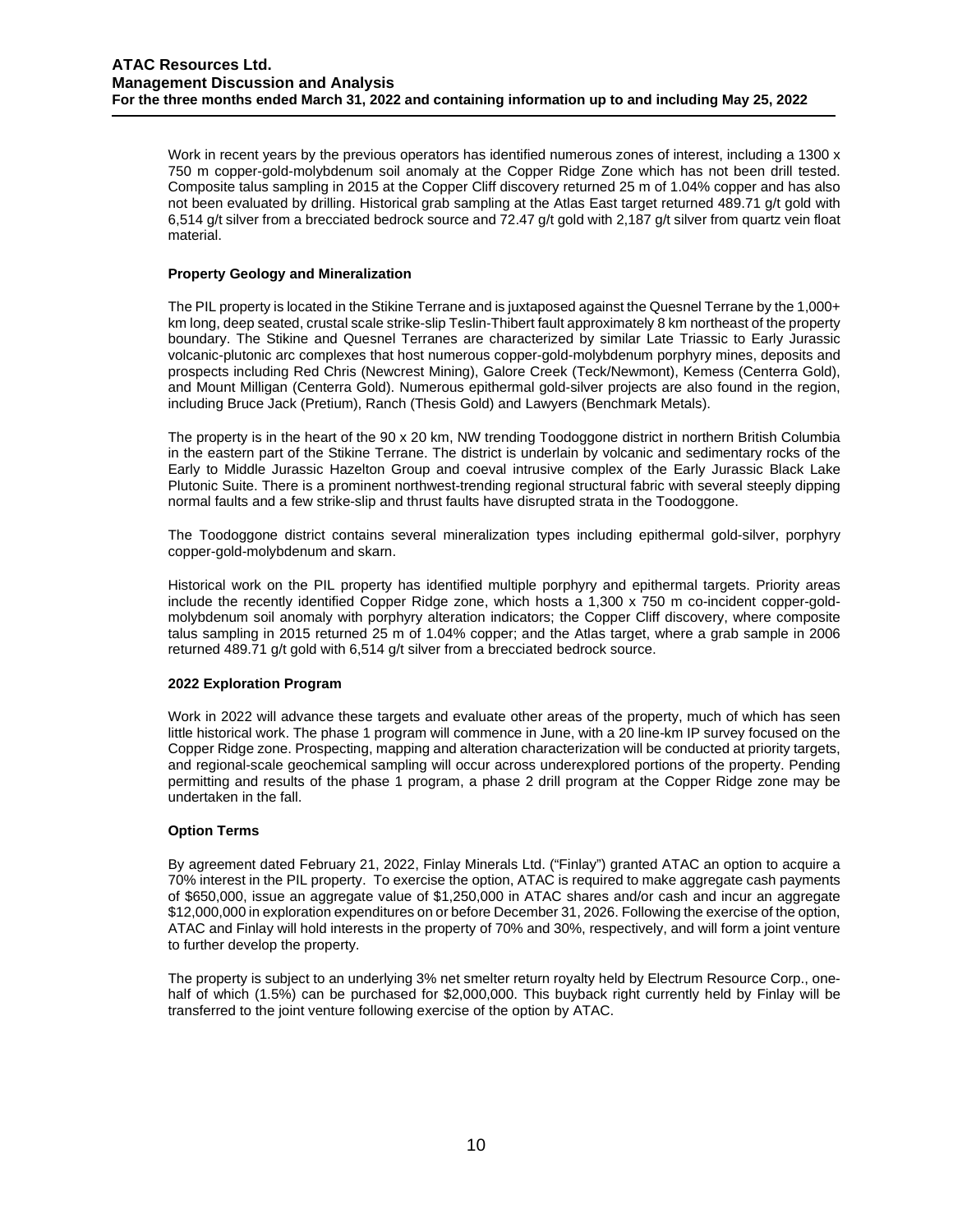# **C. East Goldfield Property (Nevada)**

By agreement dated February 20, 2020, Silver Range Resources Ltd. ("Silver Range") granted ATAC an option to acquire up to a 100% interest in the East Goldfield property, located in the Goldfield Mining District, Nevada. On February 18, 2022, ATAC terminated the option based on poor 2021 drill results. ATAC will not retain any interest in the East Goldfield property.

During the period August to October 2021, ATAC completed a 4,124 m reverse circulation drill program at the East Goldfield property. A total of 16 holes were completed and included drilling proximal to the Tom Keane mine, and regional drilling to test priority targets identified through previous prospecting.

Although 2021 drilling intersected anomalous gold in all holes and results demonstrate a broad mineralized system, drilling was not able to reproduce historical highlights and surface gold grades were not replicated at depth. A table of mineralized drill intersections is provided below.

| <b>Hole</b> | <b>From</b><br>(m) | To<br>(m) | <b>Interval</b><br>(m) | Gold<br>(g/t) |
|-------------|--------------------|-----------|------------------------|---------------|
| EG-21-001   | 181.36             | 182.88    | 1.52                   | 2.00          |
| EG-21-004   | 99.06              | 129.54    | 30.48                  | 0.20          |
| EG-21-005   | 56.39              | 74.68     | 18.29                  | 0.11          |
| EG-21-006   | 89.92              | 137.16    | 47.24                  | 0.11          |
| EG-21-007   | 219.46             | 220.98    | 1.52                   | 2.51          |
| EG-21-010   | 62.48              | 144.78    | 82.30                  | 0.31          |
| incl.       | 70.10              | 79.25     | 9.15                   | 1.03          |
| EG-21-013   | 185.93             | 220.98    | 35.05                  | 0.11          |

# **TECHNICAL REVIEW**

Technical information disclosed in this MD&A has been reviewed by Adam Coulter, M.Sc., P. Geo., a qualified person for the purposes of National Instrument 43-101. Adam Coulter is the Vice President of Exploration of ATAC.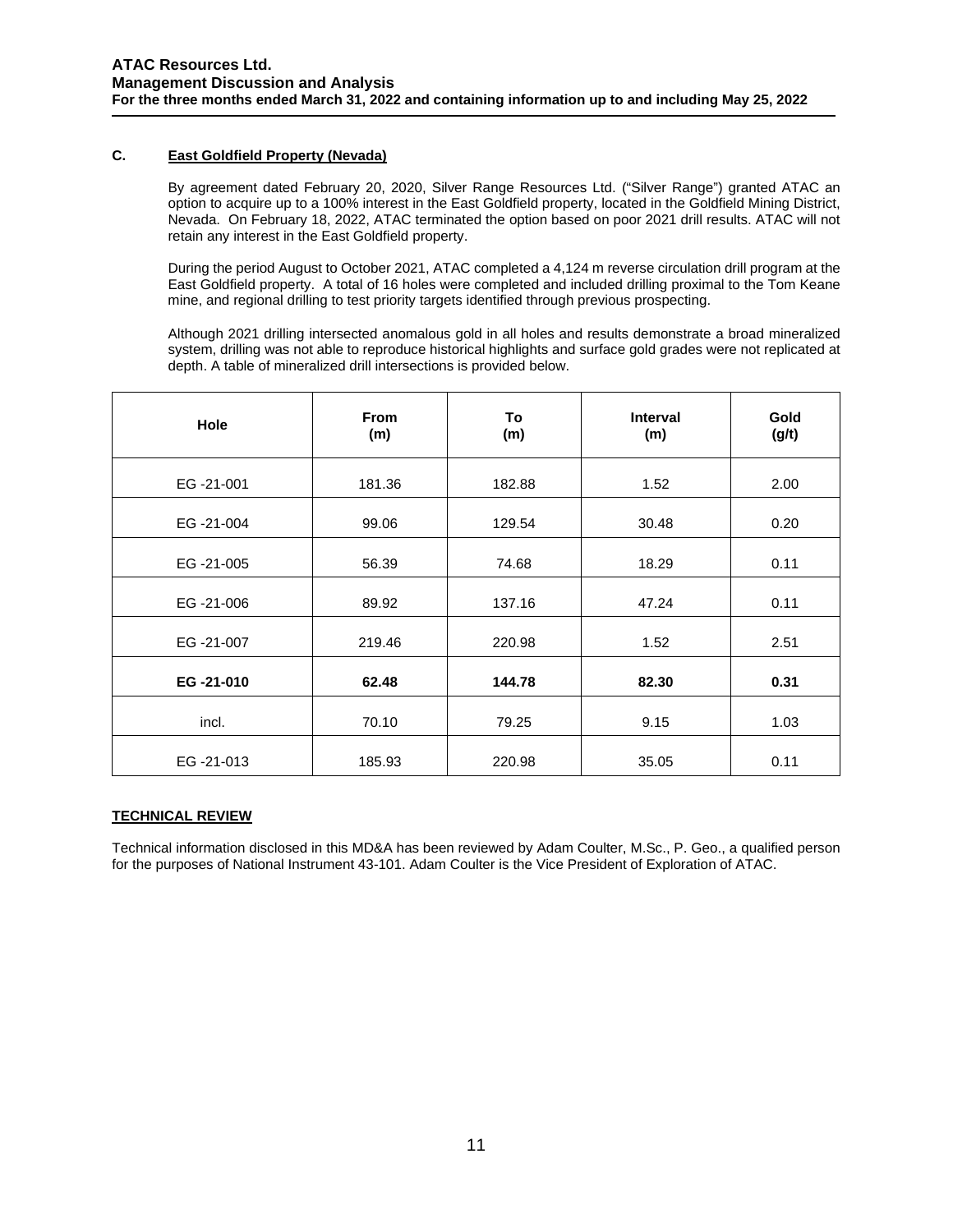# **SELECTED ANNUAL FINANCIAL INFORMATION**

The following summary financial information has been derived from the consolidated financial statements of the Company, which have been prepared in accordance with IFRS. The Company's significant accounting policies are outlined within Note 2 to the audited consolidated financial statements of the Company for the year ended December 31, 2021.

|                                                 | December 31, 2021 | <b>December 31, 2020</b> | December 31, 2019 |
|-------------------------------------------------|-------------------|--------------------------|-------------------|
| Revenues                                        | Nil               | Nil                      | Nil               |
| Net (Loss)                                      | (\$4,216,340)     | (\$7,919,985)            | (\$3,999,769)     |
| Net (Loss) per Share<br>- Basic and Diluted     | (\$0.007)         | (\$0.05)                 | (\$0.03)          |
| <b>Total Assets</b>                             | \$6,867,028       | \$6,991,009              | \$13,637,743      |
| <b>Total Long-term Financial</b><br>Liabilities | Nil               | Nil                      | Nil               |
| Cash Dividends Declared<br>per Share            | Nil               | Nil                      | Nil               |

ATAC's net loss for the year ended December 31, 2021 compared to the net loss for the year ended December 31, 2020 decreased by approximately \$3,700,000. This decrease was predominantly caused by an impairment of the Rackla Gold Property in the year ending December 31, 2020 of the amount of \$3,226,069.

Based on the presence of certain impairment indicators under IFRS accounting standards, ATAC recorded an impairment of \$3,226,069 on the Rackla Gold property (Rau and Nadaleen Projects) as of December 31, 2020. The impairment is related to the carrying value of the Rackla Gold property as shown in the ATAC financial statements and is largely related to exploration expenditures incurred during the years 2006 through 2020. The impairment is a reduction in the carrying value of ATAC's acquisition costs on the property and does not reflect any changes in the exploration potential or corporate interest in continuing to explore the Rackla Gold property in the future.

The primary indicator leading to the required impairment was ATAC's market capitalization being significantly lower than its net assets for a prolonged period of time (i.e., more than three years). In addition, the Yukon Government's denial (November 27, 2020) of ATAC's permit application to construct a tote road to its Tiger gold deposit was a further impairment indicator on the Rau Project. ATAC has continued its dialogue with the Yukon Government since the permit was denied and is hopeful a resolution acceptable to all parties can be reached. ATAC is currently deferring additional exploration work at the Rau Project while a sub-regional land use planning process is underway. Work will resume at the Nadaleen Project (which lies outside of the sub-regional land use planning area) in 2022 to continue identifying additional gold resources at the Osiris Deposit.

ATAC remains fully permitted to conduct air supported advanced exploration across its Rackla Gold property, as it has in all exploration programs conducted to date. ATAC believes both the Nadaleen and Rau Projects on the Rackla Gold property hold significant value and exploration opportunity, as demonstrated by the positive Tiger Deposit PEA, significant gold resources at the Osiris Deposit, and numerous other early-stage gold and base metal targets.

# **RESULTS OF OPERATIONS**

The following discussions address the reasons for some of the variations in the quarterly numbers but, as with most junior mineral exploration companies, the results of operations (including interest income and net losses) are not the main factor in establishing the financial health of ATAC. Of far greater significance are the exploration and evaluation assets in which ATAC has, or may earn an interest, its working capital and how many shares it has outstanding. The variation seen over such quarters is primarily dependent upon the success of ATAC's ongoing property evaluation program and the timing and results of exploration activities on its mineral properties, none of which are possible to predict with any accuracy.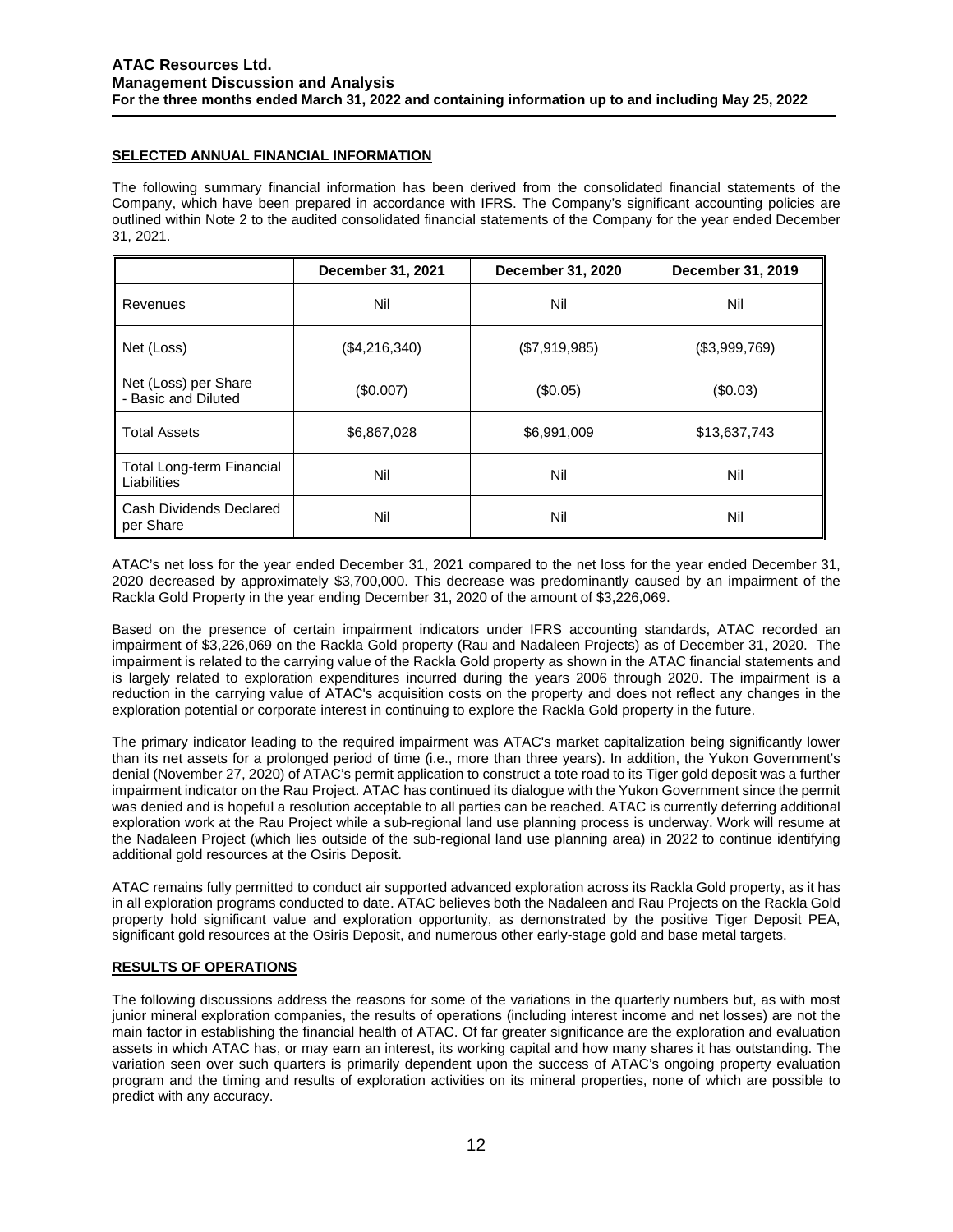There are no general trends regarding ATAC's quarterly results and its business of mineral exploration is not seasonal, as it can work on a number of its properties on a year-round basis (funding permitting). Quarterly results can vary significantly depending on whether ATAC has abandoned any properties or granted any stock options and these are the factors that account for material variations in ATAC's quarterly net losses, none of which are predictable. The writeoff of exploration and evaluation assets can have a material effect on quarterly results as and when they occur.

The other major factor which can cause a material variation in net loss on a quarterly basis is the grant of stock options due to the resulting share-based payment charges which can be significant when they arise. General operating costs other than the specific items noted above tend to be quite similar from period to period. The variation in income is related solely to the interest earned on funds held by ATAC, which is dependent upon the success of ATAC in raising the required financing for its activities which will vary with overall market conditions, and is therefore difficult to predict.

### Three months ended March 31, 2022 compared with three months ended March 31, 2021

During the three months ended March 31, 2022, ATAC had a total comprehensive loss of \$643,066 (2021 - \$550,222) or \$0.00 per share (2021 - \$0.00 per share).

The significant changes in comprehensive loss from the prior period are as follows:

- Consulting fees of \$117,000 (2021 \$38,500) increased due to an advisory fee on the PIL Property agreement, and a compensation study during the period, in addition to regular consulting for exploration and property evaluation activities during the current period and comparative period.
- Exploration expenses of \$219,728 (2021 \$242,055) incurred primarily on the East Goldfield property, consisting of geochemical analysis and reclamation work. In the prior period, the Company incurred expenditures primarily at Nadaleen and Rau, including \$49,893 in Rau acquisition costs expensed due to continuing indicators of impairment.
- Investor relations and shareholder information costs of \$57,989 (2021 \$12,494) increased due to an increase in marketing and brand strategy activities undertaken in the current period.
- Professional fees of \$32,794 (2021 \$67,568) decreased and reflect ATAC's corporate activity requirements which can vary over the course of the period.
- Salaries and benefits of \$115,388 (2021 \$87,247) increased over the prior period as a result of an increase in the number of employees.
- Share-based payments of \$44,728 (2021 \$16,697) were incurred as a result of the vesting of stock options.

## **SUMMARY FINANCIAL INFORMATION**

The following table shows the quarterly results for the past eight quarters:

| <b>Period Ending</b> | <b>Total Assets</b> | <b>Comprehensive</b><br>Loss | <b>Comprehensive</b><br>Loss per Share<br>(Basic and Diluted) | Weighted<br><b>Average Number</b><br>of Shares<br>Outstanding |
|----------------------|---------------------|------------------------------|---------------------------------------------------------------|---------------------------------------------------------------|
| March 31, 2022       | \$10,379,642        | \$643,066                    | \$0.00                                                        | 185,546,912                                                   |
| December 31, 2021    | \$6,867,028         | \$975,012                    | \$0.01                                                        | 184,341,156                                                   |
| September 30, 2021   | \$8,111,242         | \$1,763,085                  | \$0.01                                                        | 184,338,547                                                   |
| June 30, 2021        | \$9,515,319         | \$928,020                    | \$0.01                                                        | 167,617,668                                                   |
| March 31, 2021       | \$6,363,644         | \$550,223                    | \$0.00                                                        | 162,738,547                                                   |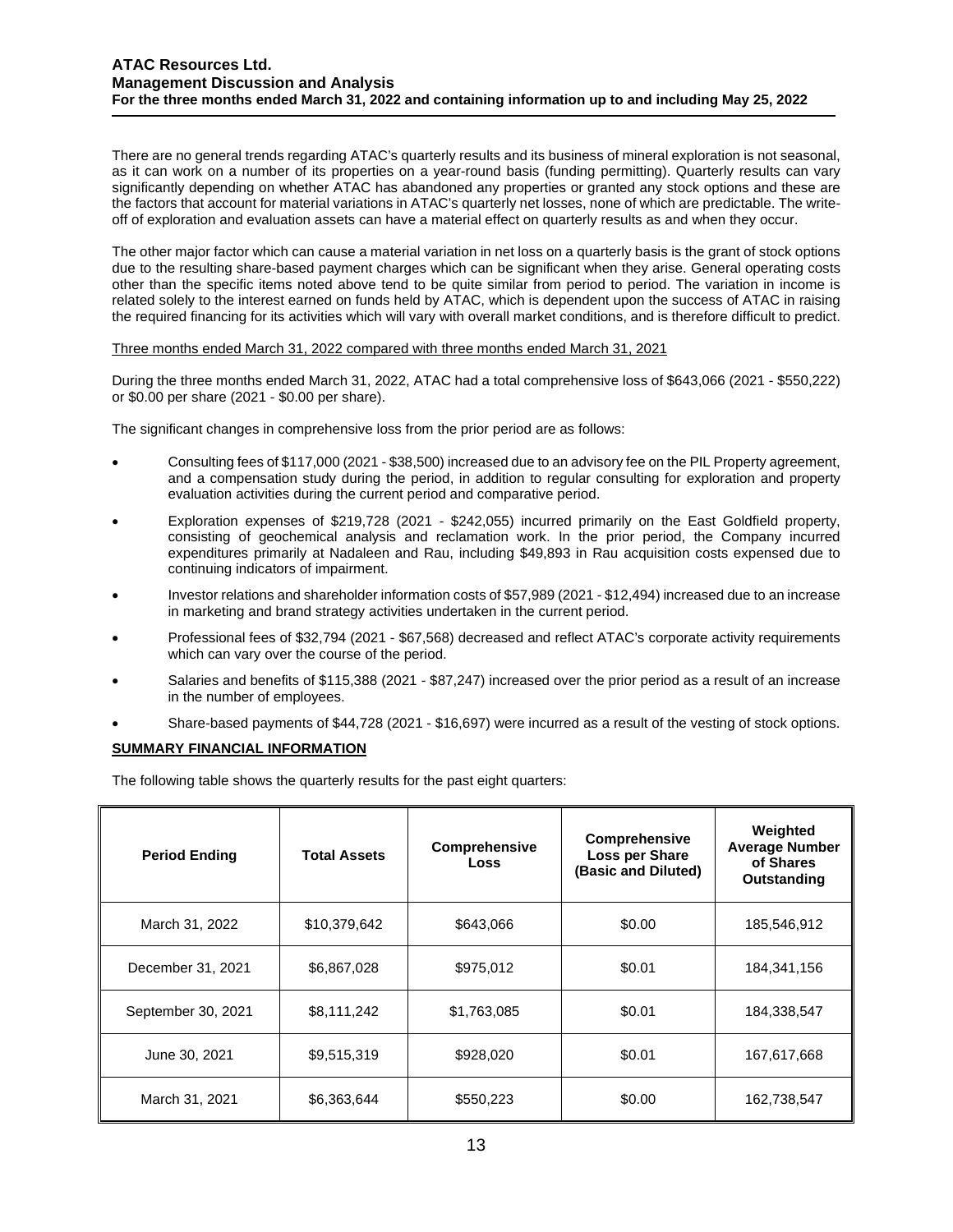| <b>Period Ending</b> | <b>Total Assets</b> | <b>Comprehensive</b><br>Loss | <b>Comprehensive</b><br>Loss per Share<br>(Basic and Diluted) | Weighted<br><b>Average Number</b><br>of Shares<br>Outstanding |
|----------------------|---------------------|------------------------------|---------------------------------------------------------------|---------------------------------------------------------------|
| December 31, 2020    | \$6,991,009         | \$4,167,258                  | \$0.63                                                        | 162,684,634                                                   |
| September 30, 2020   | \$11,991,806        | \$2,845,506                  | \$0.00                                                        | 162,550,938                                                   |
| June 30, 2020        | \$13,912,428        | \$249,075                    | \$0.00                                                        | 158,035,720                                                   |

The net loss for the quarter ended December 31, 2021 included an impairment charge of \$119,529 in relation to the East Goldfield Property.

The net loss for the quarter ended December 31, 2020 included an impairment charge of \$3,226,069 in relation to the Rackla Gold Property.

# **LIQUIDITY AND CAPITAL RESOURCES**

To date ATAC has financed its operations through the sale of its common shares. As of March 31, 2022, working capital totalled \$8,776,024 compared to \$5,987,209 at December 31, 2021.

As of March 31, 2022, ATAC owned marketable securities of other publicly traded junior resource companies with a total market value of approximately \$378,249. These securities were acquired by ATAC pursuant to various property option or sales agreements. See "Risks and Uncertainties" and "Forward Looking Statements" for additional information.

ATAC has no source of revenue, income or cash flow. It is wholly dependent upon raising monies through the sale of its common shares to finance its business operations. ATAC expects to raise additional funds through public or private equity funding, joint venture arrangements, bank debt financing or from other sources. There can be no assurances that this capital will be available in amounts or on terms acceptable to ATAC, or at all. Failure to raise additional financing on a timely basis could cause ATAC to suspend its operation and eventually to forfeit or sell its interest in its mineral properties.

## **USE OF PROCEEDS**

During the years ended December 31, 2020, 2021, the three months ended March 31, 2022 and to the date of this MD&A, ATAC completed the following private placements:

- In June 2020, ATAC raised \$1.0 million in gross proceeds through a private placement. Proceeds from the placement were intended to fund exploration on the Rackla Gold property.
- On April 16, 2021, ATAC completed a flow-through private placement, issuing 4,800,000 flow-through common shares at a price of \$0.21 per flow-through common share for gross proceeds of \$1,008,000. Proceeds from the placement were intended to fund exploration on ATAC's Yukon mineral properties.
- On June 25, 2021, ATAC completed a private placement consisting of:
	- o 14,400,000 units at a price of \$0.175 per unit for gross proceeds of \$2,520,000. Each unit consisted of one common share and one-half of one share purchase warrant. Each whole warrant entitles the holder to purchase one common share at a price of \$0.24 until June 25, 2024; and
	- o 2,400,000 flow-through units at a price of \$0.21 per flow-through unit for gross proceeds of \$504,000. Each flow-through unit consisted of one flow-through common share and one-half of one share purchase warrant. Each whole warrant entitles the holder to purchase one common share at a price of \$0.24 until June 25, 2024. Proceeds from the placement were intended for general working capital purposes and to fund exploration on the East Goldfield property in Nevada.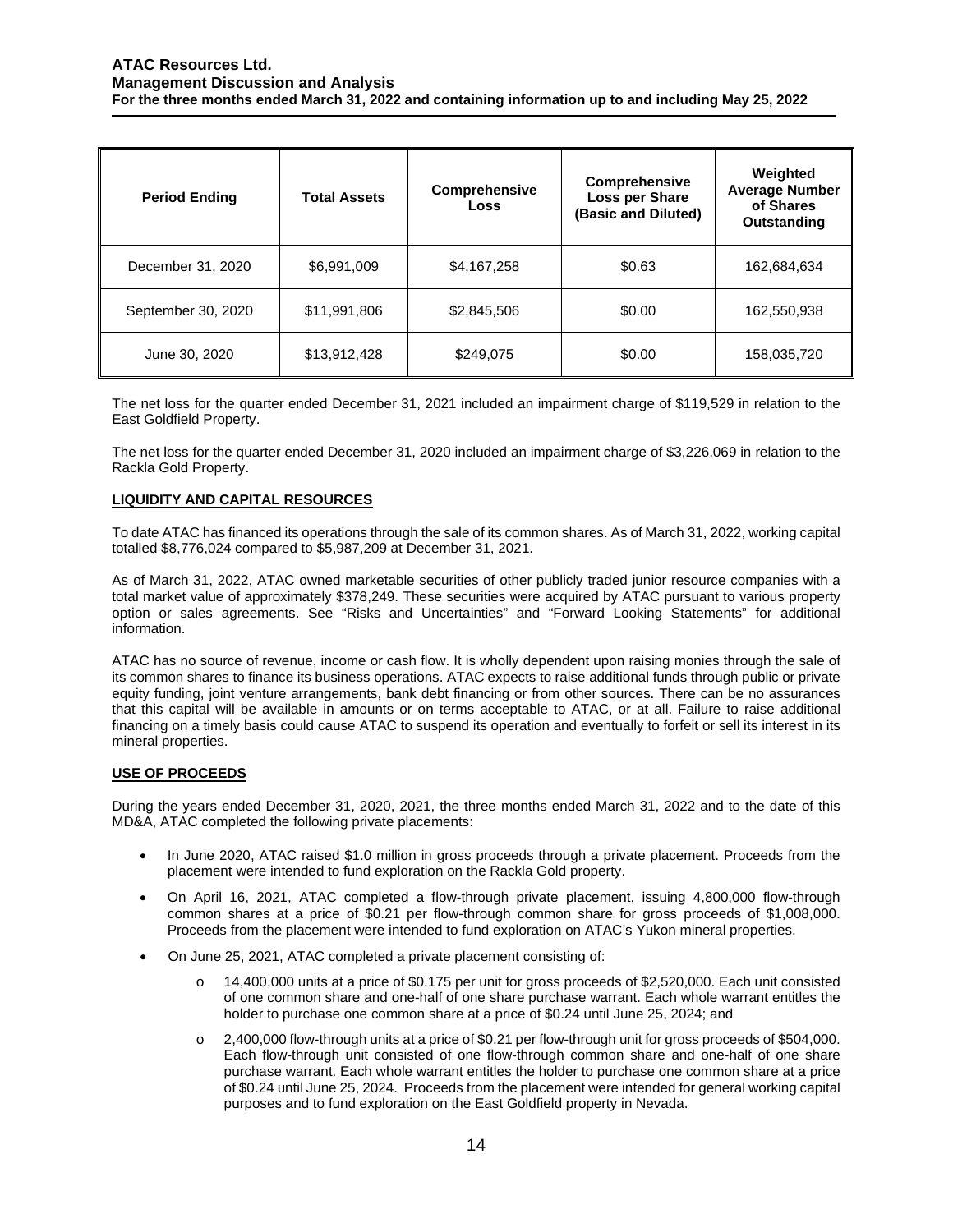• On March 31, 2022, ATAC completed a flow-through private placement, issuing 25,000,000 flow-through units at a price of \$0.16 per flow-through unit for gross proceeds of \$4,000,000. Each flow-through unit consisted of one flow-through common share and one-half of one share purchase warrant. Each whole warrant entitles the holder to purchase one common share at a price of \$0.22 until March 31, 2024. Proceeds from the placement are intended for general working capital purposes and to fund exploration on ATAC's Yukon and BC mineral properties.

The following table sets out a comparison of how ATAC used the proceeds following the closing date, an explanation of the variances and the impact of the variance on the ability of ATAC to achieve its business objectives and milestones.

| <b>Intended Use of Proceeds</b>                                                                                                        | <b>Actual Use of Proceeds</b>                                                                                                                                                                                                                                                                                                                                                                                                                                                                                                                                                                                                                                                                                                                                                                                                                                                                                                                                                                                                                         |
|----------------------------------------------------------------------------------------------------------------------------------------|-------------------------------------------------------------------------------------------------------------------------------------------------------------------------------------------------------------------------------------------------------------------------------------------------------------------------------------------------------------------------------------------------------------------------------------------------------------------------------------------------------------------------------------------------------------------------------------------------------------------------------------------------------------------------------------------------------------------------------------------------------------------------------------------------------------------------------------------------------------------------------------------------------------------------------------------------------------------------------------------------------------------------------------------------------|
| To advance ATAC's properties and for<br>general and administrative purposes.                                                           | During the three months ended March 31, 2022, ATAC spent \$12,886 on<br>property examination costs, \$219,728 on property exploration costs,<br>\$127,913 on property acquisition costs, and an additional \$270,229 on<br>cash general and administrative expenses. During the year ended<br>December 31, 2021, ATAC spent \$54,932 on property examination<br>costs, \$2,402,854 on property exploration costs, \$127,913 on property<br>acquisition costs, and an additional \$961,902 on cash general and<br>administrative expenses. During the year ended December 31, 2020,<br>ATAC spent \$22,440 on property examination costs, \$3,967,258 on<br>property exploration costs, \$168,553 on property acquisition costs and<br>an additional \$805,792 on cash general and administrative costs. The<br>amounts raised in the three months ended March 31, 2022 and to the<br>date of this MD&A will be used to fund exploration activities on ATAC's<br>mineral properties, as well as for general working capital purposes going<br>forward. |
| Explanation of variances and the impact<br>of variances on the ability of ATAC to<br>achieve its business objectives and<br>milestones | The funds raised have been used as intended, to fund ATAC's<br>exploration on its mineral properties, and for general working capital<br>purposes.                                                                                                                                                                                                                                                                                                                                                                                                                                                                                                                                                                                                                                                                                                                                                                                                                                                                                                    |

## **OFF-BALANCE SHEET ARRANGEMENTS**

ATAC does not utilize off-balance sheet arrangements.

## **PROPOSED TRANSACTIONS**

There are no proposed transactions as at March 31, 2022 or as at May 25, 2022, except as disclosed elsewhere in this document.

## **TRANSACTIONS WITH RELATED PARTIES**

Key management personnel comprise the Chief Executive Officer, Chief Financial Officer, Chief Operating Officer, Vice-President of Corporate and Project Development, Vice-President of Exploration, Chairman, former Chief Financial Officer, and directors of the Company. For the three months ended March 31, 2022 and 2021, the aggregate value of transactions and outstanding balances with key management personnel and directors and entities over which they have control or significant influence were as follows:

|                                   | Classification              | 2022    | 2021 |        |
|-----------------------------------|-----------------------------|---------|------|--------|
| Archer Cathro (a)                 |                             |         |      |        |
| Geological services               | Property costs              | \$<br>٠ | \$   | 20,536 |
| Office and administration         | Office rent                 |         |      | 14,497 |
|                                   |                             |         |      | 35,033 |
| Carvest - geological services (b) | Property costs              |         |      | 12,470 |
| Yeadon Law Corp. (c)              | Professional fees           | 47,177  |      | 16,176 |
| DBM CPA (d)                       | Professional fees           |         |      | 11,500 |
| D. Goss Corporation (e)           | Consulting fees             | 10,500  |      | 10,500 |
| Graham Downs (f)                  | <b>Salaries</b>             | 56,250  |      | 56,250 |
| lan Talbot (g)                    | Management fees             | 10,500  |      | 10,500 |
| Kenway Mack (h)                   | Consulting fees             |         |      | 3,000  |
| Andrew Carne (i)                  | Property costs and salaries | 33,750  |      | 30,000 |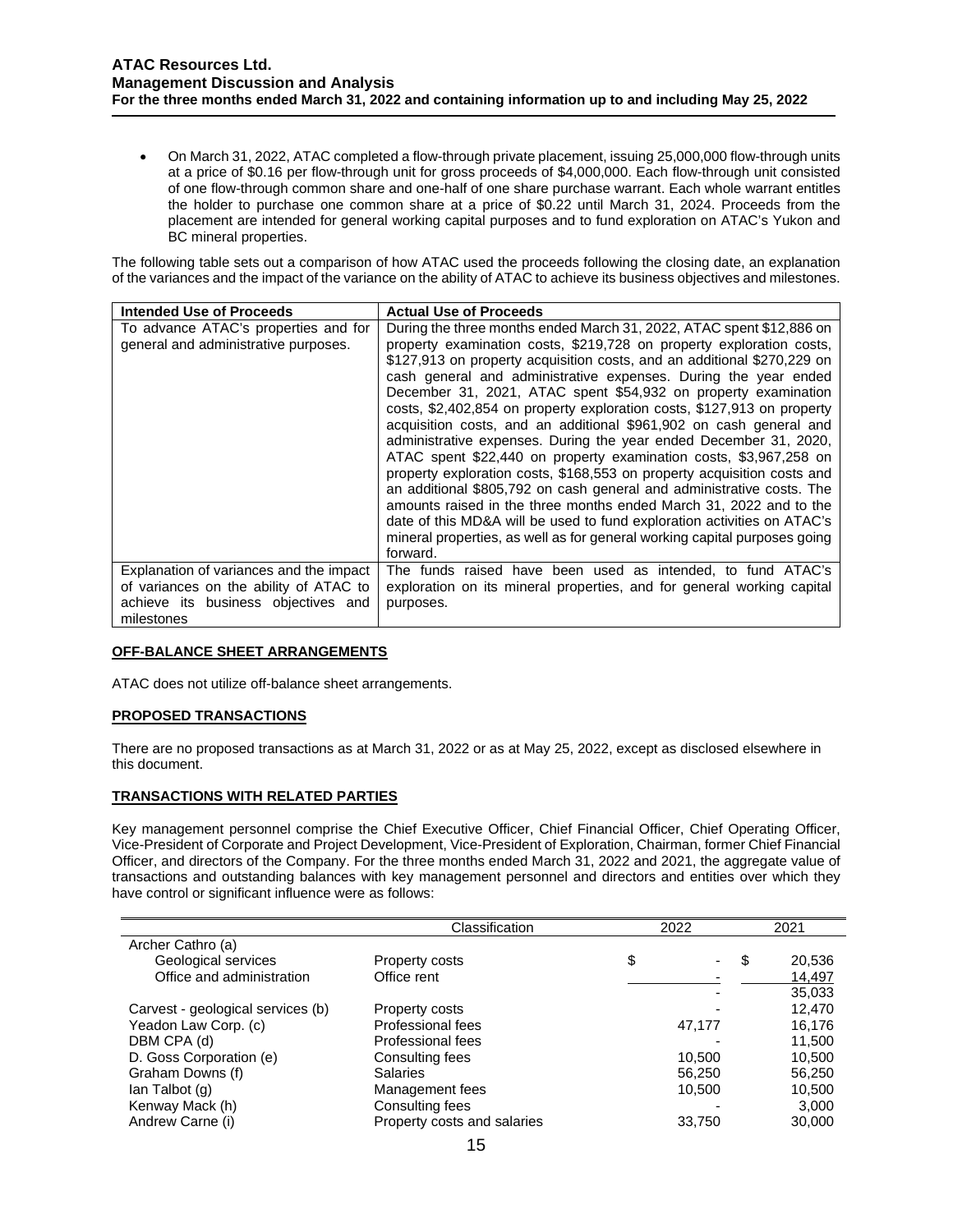|                         | Classification              |        | 2022    |  | 2021                     |
|-------------------------|-----------------------------|--------|---------|--|--------------------------|
| Adam Coulter (i)        | Property costs and salaries |        | 33,750  |  | 30,000                   |
| Red Fern Consulting (k) | Professional fees           | 16.500 |         |  | $\overline{\phantom{0}}$ |
|                         |                             |        | 208,427 |  | 215.429                  |

- (a) Archer Cathro is a geological consulting firm that is a former related party through its management contracts, which confer significant influence over operations. Charges are for property location, acquisition, exploration, management, accounting, office rent and administration.
- (b) Robert Carne is a Company director. He controls Carvest Holdings Ltd. ("Carvest"), which provides geological consulting services to ATAC.
- (c) Glenn Yeadon is a director and ATAC's Secretary. He controls Glenn R. Yeadon Personal Law Corporation ("Yeadon Law Corp."), which provides ATAC with legal services. Transactions for the three months ended March 31, 2022 include \$30,138 (2021 - \$nil) in share issuance costs and \$5,138 (2021 - \$3,329) in filing fees.
- (d) Larry Donaldson is ATAC's former CFO. He is a principal of Donaldson Brohman Martin CPA Inc. ("DBM CPA"). Prior to June 1, 2021, DBM CPA provided ATAC with accounting and tax services.
- (e) Douglas Goss is a director and ATAC's Chairman of the Board. He controls Douglas O. Goss Professional Corporation ("D. Goss Corporation"), which provides consulting services to ATAC.
- (f) Graham Downs is ATAC's President and CEO. He is paid a monthly salary and benefits for his services.
- (g) Ian Talbot is ATAC's COO. He provides ATAC with management services.
- (h) Bruce Kenway is a former Company director and former Chairman of the Audit Committee. He is a partner in Kenway Mack Slusarchuk Stewart LLP ("Kenway Mack"), which provided advisory services to ATAC. He retired from ATAC's Board of Directors on February 10, 2022.
- (i) Andrew Carne is ATAC's Vice-President of Corporate and Project Development. He is paid a monthly salary for his services. He commenced his employment with ATAC on May 1, 2020. Transactions for the three months ended March 31, 2022 include \$7,772 (2021 - \$12,442) in exploration and evaluation expenditures and \$3,497 (2021 - \$4,509) in property examination costs.
- (j) Adam Coulter is the Company's Vice-President of Exploration. He is paid a monthly salary for his services. He commenced his employment with ATAC on May 1, 2020. Transactions for the three months ended March 31, 2022 include \$17,061 (2021 - \$20,565) in exploration and evaluation expenditures and \$4,264 (2021 - \$3,750) in property examination costs.
- (k) Jasmine Lau is the Company's CFO effective December 1, 2021. She is an associate of Red Fern Consulting Ltd, which provides accounting services to the Company.

All related party balances are unsecured and are due within thirty days without interest.

## **RISKS AND UNCERTAINTIES**

In conducting its business, ATAC faces a number of risks and uncertainties related to the mineral exploration industry. Some of these risk factors include risks associated with land title, exploration and development, government and environmental regulations, permits and licenses, competition, fluctuating metal prices, the requirement and ability to raise additional capital through future financings and price volatility of publicly traded securities.

(a) Title Risks

Although ATAC has exercised due diligence with respect to determining title to the properties in which it has a material interest, there is no guarantee that title to such properties will not be challenged or impugned. Third parties may have valid claims underlying portions of ATAC's interests. Its claims, permits or tenures may be subject to prior unregistered agreements or transfers or to First Nations land disputes. Title to the claims, permits or tenures comprising ATAC's properties may also be affected by undetected defects. If a title defect exists, it is possible that ATAC may lose all or part of its interest in the property to which such defect relates.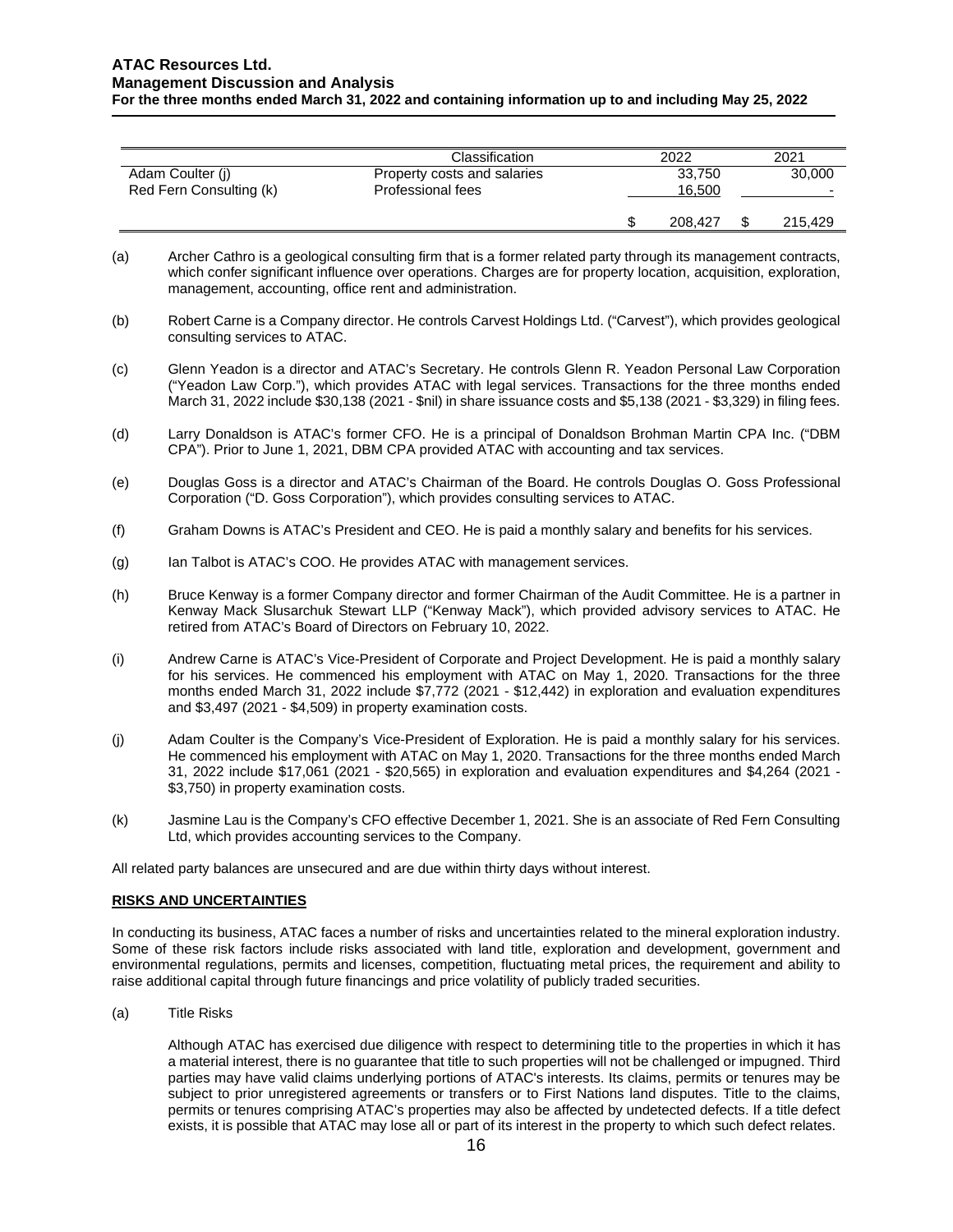### (b) Exploration and Development

Resource exploration and development is a highly speculative business, characterized by a number of significant risks including, but not limited to, unprofitable efforts resulting not only from the failure to discover mineral deposits but also from finding mineral deposits that, though present, are insufficient in quantity and quality to return a profit from production.

(c) Environmental Regulations, Permits and Licenses

ATAC's operations may be subject to environmental regulations promulgated by government agencies from time to time. Environmental legislation provides for restrictions and prohibitions on spills, releases or emissions of various substances produced in association with certain mining industry operations, such as seepage from tailings disposal areas that would result in environmental pollution. A breach of such legislation may result in the imposition of fines and penalties. In addition, certain types of operations require the submission and approval of environmental impact assessments. Environmental legislation is evolving in a manner that means standards are stricter and enforcement, fines and penalties for noncompliance are more stringent.

ATAC's operations are carried out in accordance with various permits including, but not limited to, surface use, surface disturbance and water use. Permits are issued by the territorial or state governmental or municipal agency having jurisdiction over the matter for which a permit is sought. The issuance of an applicable permit is not guaranteed and ATAC's operations may be delayed, suspended or prohibited from commencing if the necessary permits cannot be obtained in a timely manner or at all.

(d) Competition

The mineral exploration industry is intensely competitive in all its phases, and ATAC competes with other companies that have greater financial and technical resources. Competition could adversely affect ATAC's ability to acquire suitable properties or prospects in the future.

(e) Fluctuating Metal Prices

Factors beyond the control of ATAC have a direct effect on global metal prices, which have fluctuated widely, particularly in recent years. Consequently, the economic viability of any of ATAC's exploration projects and ATAC's ability to finance the development of its projects cannot be accurately predicted and may be adversely affected by fluctuations in metal prices.

(f) Future Financings

ATAC's continued operation will be dependent in part upon its ability to generate operating revenues and to procure additional financing. To date, ATAC has done so through equity financing.

Fluctuations of global equity markets can have a direct effect on the ability of exploration companies, including ATAC, to finance project acquisition and development through the equity markets. There can be no assurance that funds from ATAC's current income sources can be generated or that other forms of financing can be obtained at a future date. Failure to obtain additional financing on a timely basis may cause ATAC to postpone exploration or development plans, forfeit rights in some or all of the properties or joint ventures, or reduce or terminate some or all of the operations.

## (g) Price Volatility of Publicly Traded Securities

In recent years, particularly in response to the COVID-19 pandemic, global securities markets have experienced a high level of price and volume volatility, and the market prices of securities of many companies have experienced wide fluctuations in price that have not necessarily been related to the operating performance, underlying asset values or prospects of such companies. There can be no assurance that continual fluctuations in price will not occur. It may be anticipated that any quoted market for the common shares of ATAC will be subject to market trends and conditions generally, notwithstanding any potential success of ATAC in creating revenues, cash flows or earnings. The value of the common shares of ATAC will be affected by market volatility.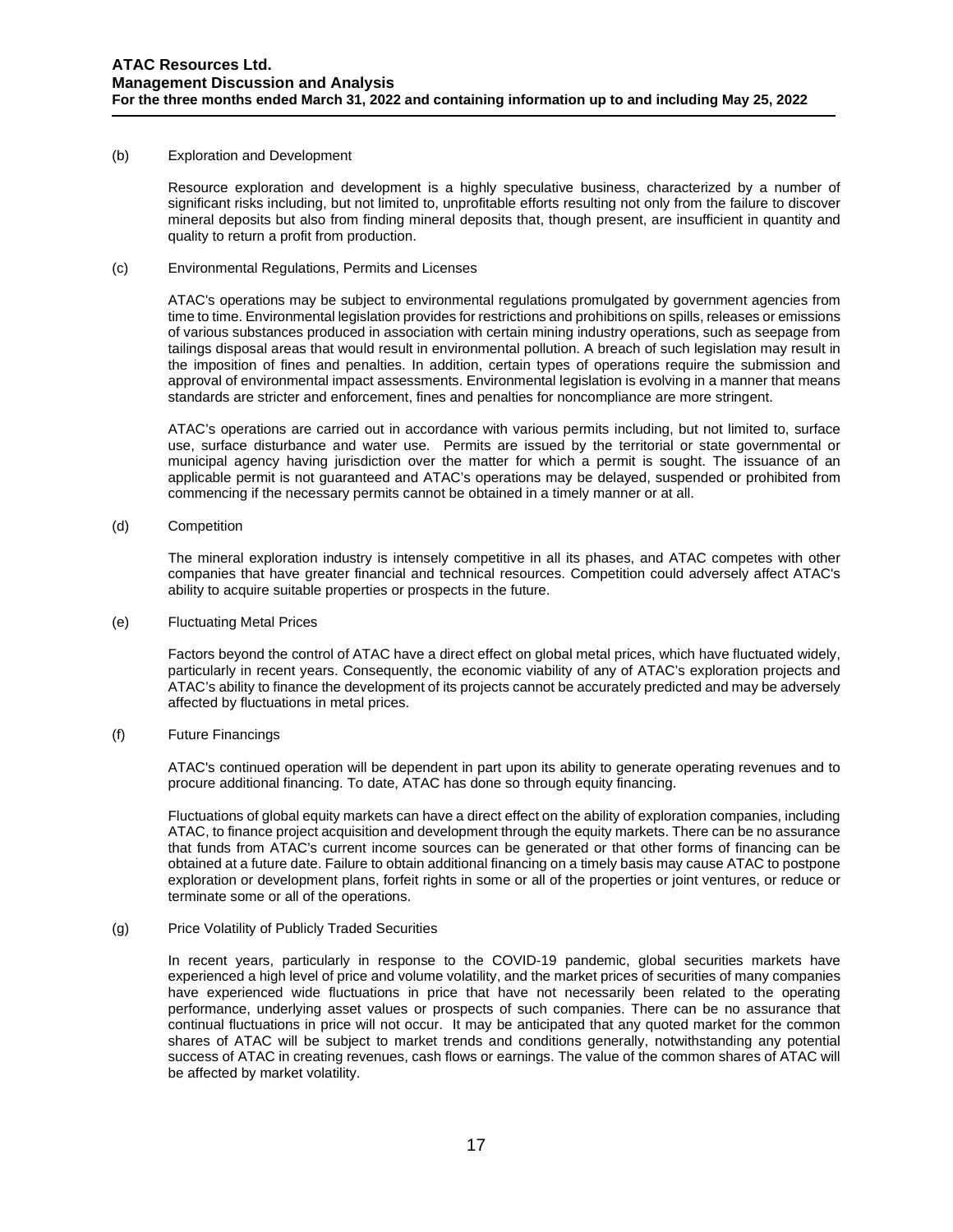## (h) COVID-19 Pandemic

On March 11, 2020, the World Health Organization recognized the novel coronavirus ("COVID-19") as a global pandemic. ATAC continues to evaluate the impact of COVID-19, which could create significant uncertainty for ATAC and its operations. Despite the relaxation of many COVID-19 related restrictions, ATAC management and contractors continue to operate in accordance with applicable local, Provincial, Territorial or State COVID-19 safety protocols.

## **CHANGES IN ACCOUNTING POLICIES**

The accounting policies applied in preparation of the condensed consolidated interim financial statements for the three months ended March 31, 2022 are consistent with those applied and disclosed in the Company's audited consolidated financial statements for the year ended December 31, 2021, except for Exploration and Evaluation Assets, as disclosed below:

# Exploration and Evaluation Assets

Effective January 1, 2022, the Company changed its accounting policy for exploration and evaluation expenditures from the policy previously adopted for its financial statements for the year ended December 31, 2021. The Company previously capitalized the acquisition costs of exploration and evaluation assets and deferred exploration expenditures directly related to specific exploration and evaluation assets. Under the new policy, exploration and evaluation expenditures incurred prior to the determination of the feasibility of mining operations and a decision to proceed with development are charged to the statement of loss and comprehensive loss as incurred. Development expenditures incurred subsequent to a development decision, and to increase or to extend the life of existing production, are capitalized and will be amortized on the unit-of production method based upon estimated proven and probable reserves.

Mineral property acquisition costs will continue to be capitalized and include consideration and transaction costs for mineral property interests. These costs are amortized over the estimated life of the property following commencement of commercial production. If, after management review, it is determined that the carrying amount of a mineral property is impaired, that property is written down to its estimated net realizable value. A mineral property is reviewed for impairment whenever events or changes in circumstances indicate that its carrying amount may not be recoverable.

The Company has accounted for this change in accounting policy on a retrospective basis.

The change in accounting policy resulted in the following changes to the Company's consolidated financial statements. Additional details can be viewed in Note 2(d) to the condensed consolidated interim financial statements for the three months ended March 31, 2022.

| <b>Consolidated Statement of Financial Position as at</b><br><b>January 1, 2021:</b> | As previously<br>reported |    | Effect of change<br>in accounting<br>$policy^{(i)}$ |    | As restated<br>under new<br>policy |
|--------------------------------------------------------------------------------------|---------------------------|----|-----------------------------------------------------|----|------------------------------------|
| Mineral property interests                                                           | \$<br>793,966             | S  | (529, 851)                                          | \$ | 264,115                            |
| Total assets                                                                         | \$<br>7,520,860           |    | (529, 851)                                          | \$ | 6,991,009                          |
| Deficit                                                                              | \$<br>(127, 914, 182)     | \$ | (529, 851)                                          | S  | (128, 444, 033)                    |
| Total shareholders' equity                                                           | 7.294.464                 | \$ | (529, 851)                                          | \$ | 6,764,613                          |
| Total liabilities and shareholders' equity                                           | \$<br>7,520,860           |    | (529,851)                                           | \$ | 6,991,009                          |

(i) All exploration and evaluation expenditures have been expensed to deficit rather than capitalized on the statement of financial position. \$264,115 relates to the net book value of historical acquisition costs as at January 1, 2021.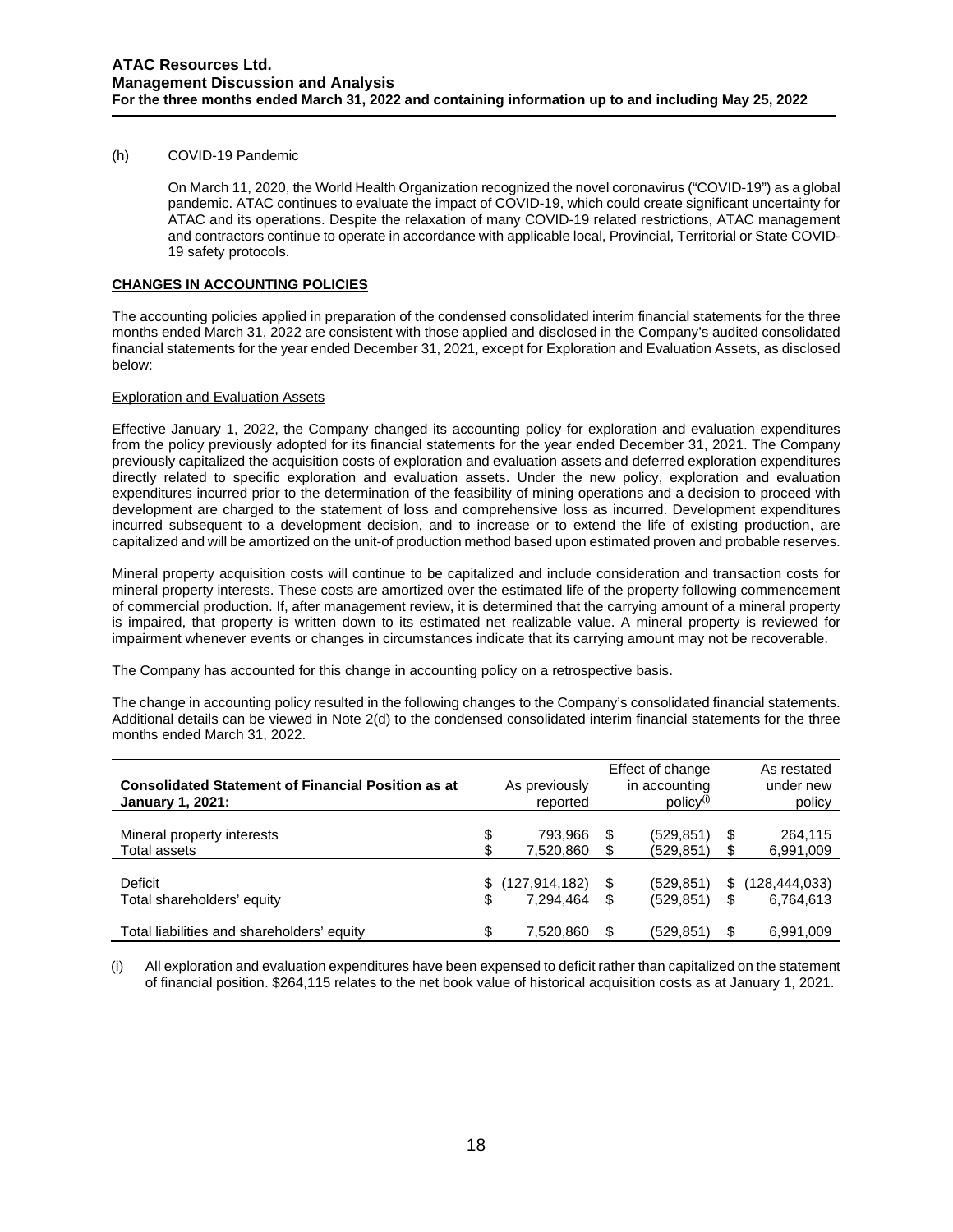| <b>Consolidated Statement of Financial Position as at</b><br>December 31, 2021: |          | As previously<br>reported  | Effect of change<br>in accounting<br>$policy^{(ii)}$ |           | As restated<br>under new<br>policy |
|---------------------------------------------------------------------------------|----------|----------------------------|------------------------------------------------------|-----------|------------------------------------|
| Mineral property interests<br>Total assets                                      | \$<br>\$ | 2,175,729<br>8,575,613     | (1,708,585)<br>(1,708,585)                           | \$.       | 467,144<br>6,867,028               |
| Deficit<br>Total shareholders' equity                                           | \$.      | (130,064,348)<br>8,084,284 | \$<br>(1,708,585)<br>(1,708,585)                     | \$<br>\$. | (131, 772, 933)<br>6,375,699       |
| Total liabilities and shareholders' equity                                      | \$       | 8,575,613                  | (1,708,585)                                          | \$.       | 6,867,028                          |

(ii) All exploration and evaluation expenditures have been expensed to deficit rather than capitalized on the statement of financial position. \$467,144 relates to the net book value of acquisition costs as at December 31, 2021.

| <b>Condensed Consolidated Interim Statement of</b><br>Comprehensive Loss for the three months ended<br>March 31, 2021                |                | As previously<br>reported                          |             | Effect of change<br>in accounting<br>$policy^{(iii)}$ |             | As restated<br>under new<br>policy |
|--------------------------------------------------------------------------------------------------------------------------------------|----------------|----------------------------------------------------|-------------|-------------------------------------------------------|-------------|------------------------------------|
| Expenses:<br><b>Exploration expenses</b><br>Loss for operating expenses for the period<br>Loss and comprehensive loss for the period | \$<br>\$<br>\$ | $\overline{\phantom{a}}$<br>(300,822)<br>(308.167) | - \$<br>\$. | 242,056<br>(242.056)<br>(242,056)                     | S<br>S<br>S | 242,056<br>(542,878)<br>(550,223)  |
| Basic and diluted loss per share                                                                                                     | \$             | (0.00)                                             |             | (0.0034)                                              | S           | (0.00)                             |
| Weighted average number of shares outstanding<br>- basic and diluted                                                                 |                | 162,738,547                                        |             |                                                       |             | 162.738.547                        |

(iii) Costs incurred during the period on E&E expenditures are disclosed in the statement of comprehensive loss.

| <b>Condensed Consolidated Interim Statement of</b><br>Equity for the three months ended March 31, 2021:                                             | As previously<br>reported                          | Effect of change<br>in accounting<br>$policy^{(iv)}$ | As restated<br>under new<br>policy                        |
|-----------------------------------------------------------------------------------------------------------------------------------------------------|----------------------------------------------------|------------------------------------------------------|-----------------------------------------------------------|
| Deficit as at December 31, 2020<br>Loss and comprehensive loss for the period                                                                       | (127, 914, 182)<br>(308, 167)                      | (529.851)<br>(242,056)                               | (128, 444, 033)<br>\$<br>(550, 223)<br>\$                 |
| Deficit as at March 31, 2021                                                                                                                        | (127,890,729)                                      | (771,907)                                            | (128,662,636)<br>S                                        |
| Total shareholders' equity as at December 31, 2020<br>Loss and comprehensive loss for the period<br>Total shareholders' equity as at March 31, 2021 | (127, 914, 182)<br>S<br>(308,167)<br>(127,890,729) | (529, 851)<br>S<br>(242,056)<br>(771,907)            | (128, 444, 033)<br>S.<br>(550, 223)<br>(128,662,636)<br>S |

(iv) \$529,851 in accumulated exploration costs, which were previously capitalized in mineral properties, have been reflected in the opening deficit for the period ended March 31, 2021. In addition, \$242,056 in exploration costs incurred during the period ended March 31, 2021, which were previously capitalized in mineral properties, have been reflected in the loss and comprehensive loss for the period ended March 31, 2021.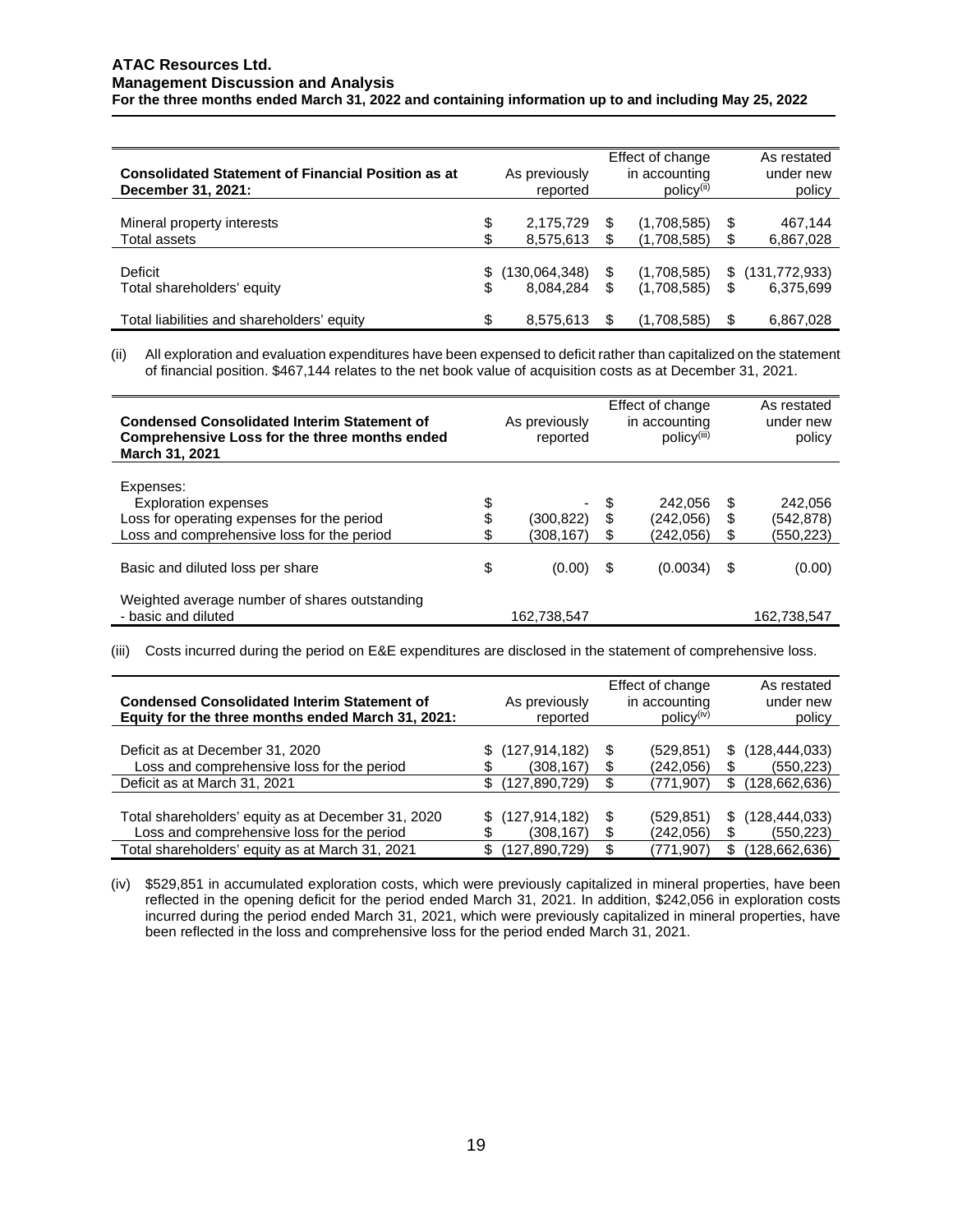|                                                                   |          |               |        | Effect of change |   | As restated |
|-------------------------------------------------------------------|----------|---------------|--------|------------------|---|-------------|
| <b>Condensed Consolidated Interim Statement of Cash</b>           |          | As previously |        | in accounting    |   | under new   |
| Flows for the three months ended March 31, 2021:                  | reported |               | policy |                  |   | policy      |
|                                                                   |          |               |        |                  |   |             |
| Cash flows from operating activities:                             |          |               |        |                  |   |             |
| Loss and comprehensive loss for the period <sup>(v)</sup>         | \$       | (308, 167)    | S      | (242, 055)       | S | (550, 222)  |
| Depreciation $(vi)$                                               |          |               |        | 8.000            |   | 8,000       |
| Changes in non-cash working capital items:                        |          |               |        |                  |   |             |
| Receivables and prepayments <sup>(vii)</sup>                      |          | (11, 164)     |        | 39,895           |   | 28,731      |
| Accounts payable and accrued liabilities(vii)                     |          | (25, 854)     |        | (85,038)         |   | (110, 892)  |
| Due to related parties <sup>(vii)</sup>                           |          | 15,160        |        | (7, 345)         |   | 7,815       |
| Cash used in operating activities                                 |          | (306,815)     |        | (286,543)        |   | (593,358)   |
|                                                                   |          |               |        |                  |   |             |
| Cash flows from investing activities                              |          |               |        |                  |   |             |
| Mineral property acquisition costs <sup>(viii)</sup>              |          | (92, 509)     |        | 49,893           |   | (42,616)    |
| Prepaid exploration expenditures <sup>(vii)</sup>                 |          | (25,361)      |        | 25,361           |   |             |
| Deferred exploration and evaluation expenditures <sup>(vii)</sup> |          | (211,289)     |        | 211,289          |   |             |
| Cash used in investing activities                                 |          | (262,689)     |        | 286,543          |   | 23,854      |

(v) See notes above regarding the consolidated statement of comprehensive loss for the three months ended March 31, 2021.

- (vi) Depreciation of \$8,000 was previously included in exploration and evaluation expenditures and capitalized to mineral properties.
- (vii) Exploration and evaluation expenditures through prepaid expenses and payables were previously disclosed as investing activities to the extent they related to mineral property costs. These are now expensed as operating activities.
- (viii) As a result of the Rau property remaining impaired at March 31, 2021, the Company has expensed related acquisition costs incurred in the period.

## **CRITICAL ACCOUNTING ESTIMATES AND FINANCIAL INSTRUMENTS**

ATAC prepares its financial statements in conformity with IFRS. ATAC lists its significant accounting policies and its financial instruments in Notes 2 and 13 respectively, to its annual audited condensed consolidated interim financial statements for the year ended December 31, 2021. Of the accounting policies, ATAC considers the following policy to be the most critical to the reader's full understanding and evaluation of ATAC's reported financial results.

### Exploration and evaluation assets

ATAC is in the exploration stage with respect to its investment in natural resource properties and accordingly follows the practice of capitalizing acquisition costs related to each exploration project, until such time as the project is put into commercial production, sold or abandoned. The application of the Company's accounting policy for exploration and evaluation assets requires judgment in determining whether it is likely that costs incurred will be recovered through successful exploration and development or sale of the asset under review. Furthermore, the assessment as to whether economically recoverable resources exist is itself an estimation process. Estimates and assumptions made may change if new information becomes available. If, after expenditure is capitalized, information becomes available suggesting that the recovery of expenditure is unlikely, the amount capitalized is written off to profit or loss in the period when the new information becomes available.

### Share-based payments

The Company utilizes the Black-Scholes Option Pricing Model ("Black-Scholes") to estimate the fair value of stock options granted to directors, officers and employees. The use of Black-Scholes requires management to make various estimates and assumptions that impact the value assigned to the stock options including the forecast future volatility of the stock price, the risk-free interest rate, dividend yield and the expected life of the stock options. Any changes in these assumptions could have a material impact on the share-based payment calculation value.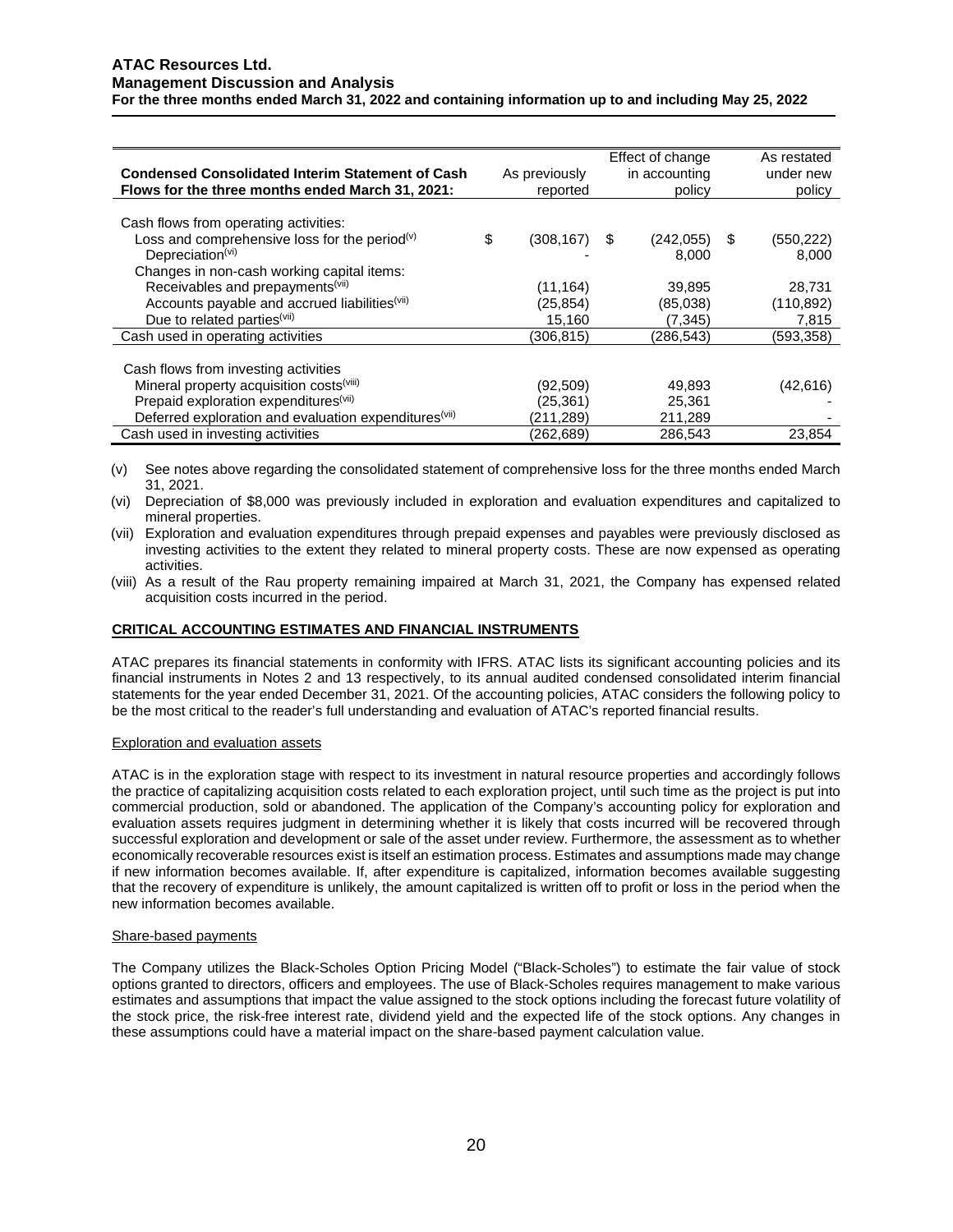# **ADDITIONAL DISCLOSURE FOR VENTURE ISSUERS WITHOUT SIGNIFICANT REVENUE**

Additional disclosure concerning ATAC's general and administrative expenses and resource property costs is provided in ATAC's Consolidated Statements of Comprehensive Loss and Note 6 contained in its condensed consolidated interim financial statements for the three months ended March 31, 2022 that is available at [www.sedar.com](http://www.sedar.com/) under the ATAC profile or on ATAC's website a[t www.atacresources.com.](http://www.atacresources.com/)

## **MANAGEMENT AND BOARD OF DIRECTORS**

Effective February 10, 2022, Bruce Kenway resigned from ATAC's Board of Directors.

# **INVESTOR RELATIONS**

All investor relations functions are performed by ATAC management and employees.

# **SHARE CAPITAL INFORMATION**

The authorized share capital of ATAC consists of the following classes of shares:

- (a) an unlimited number of common shares without par value; and<br>(b) an unlimited number of Class A preferred shares with a par valu
- an unlimited number of Class A preferred shares with a par value of \$1.00 each.

As at May 25, 2022, the following common shares, options and share purchase warrants were outstanding:

|                                                |                                                                                                                         | <b>Exercise</b>                                                                        |                                                                                                                                                                |
|------------------------------------------------|-------------------------------------------------------------------------------------------------------------------------|----------------------------------------------------------------------------------------|----------------------------------------------------------------------------------------------------------------------------------------------------------------|
|                                                | # of Shares                                                                                                             | <b>Price</b>                                                                           | <b>Expiry Date</b>                                                                                                                                             |
| Issued and Outstanding Common<br><b>Shares</b> | 209,813,641                                                                                                             |                                                                                        |                                                                                                                                                                |
| <b>Stock Options</b>                           | 1,910,000<br>2,365,000<br>1,455,000<br>100,000<br>1,575,000<br>195,000<br>100,000<br>2,725,000<br>250,000<br>10,675,000 | \$0.55<br>\$0.55<br>\$0.30<br>\$0.30<br>\$0.22<br>\$0.20<br>\$0.17<br>\$0.18<br>\$0.18 | May 26, 2022<br>February 1, 2023<br>February 4, 2024<br>February 4, 2024<br>January 9, 2025<br>April 28, 2025<br>April 8, 2026<br>July 8, 2026<br>July 8, 2026 |
| Warrants                                       | 2,173,914<br>260,870<br>9,259,478<br>13,944,875<br>25,639,137                                                           | \$0.27<br>\$0.23<br>\$0.24<br>\$0.22                                                   | June 30, 2022<br>June 30, 2022<br>June 25, 2024<br>March 31, 2024                                                                                              |
| <b>Fully Diluted</b>                           | 246,127,778                                                                                                             |                                                                                        |                                                                                                                                                                |